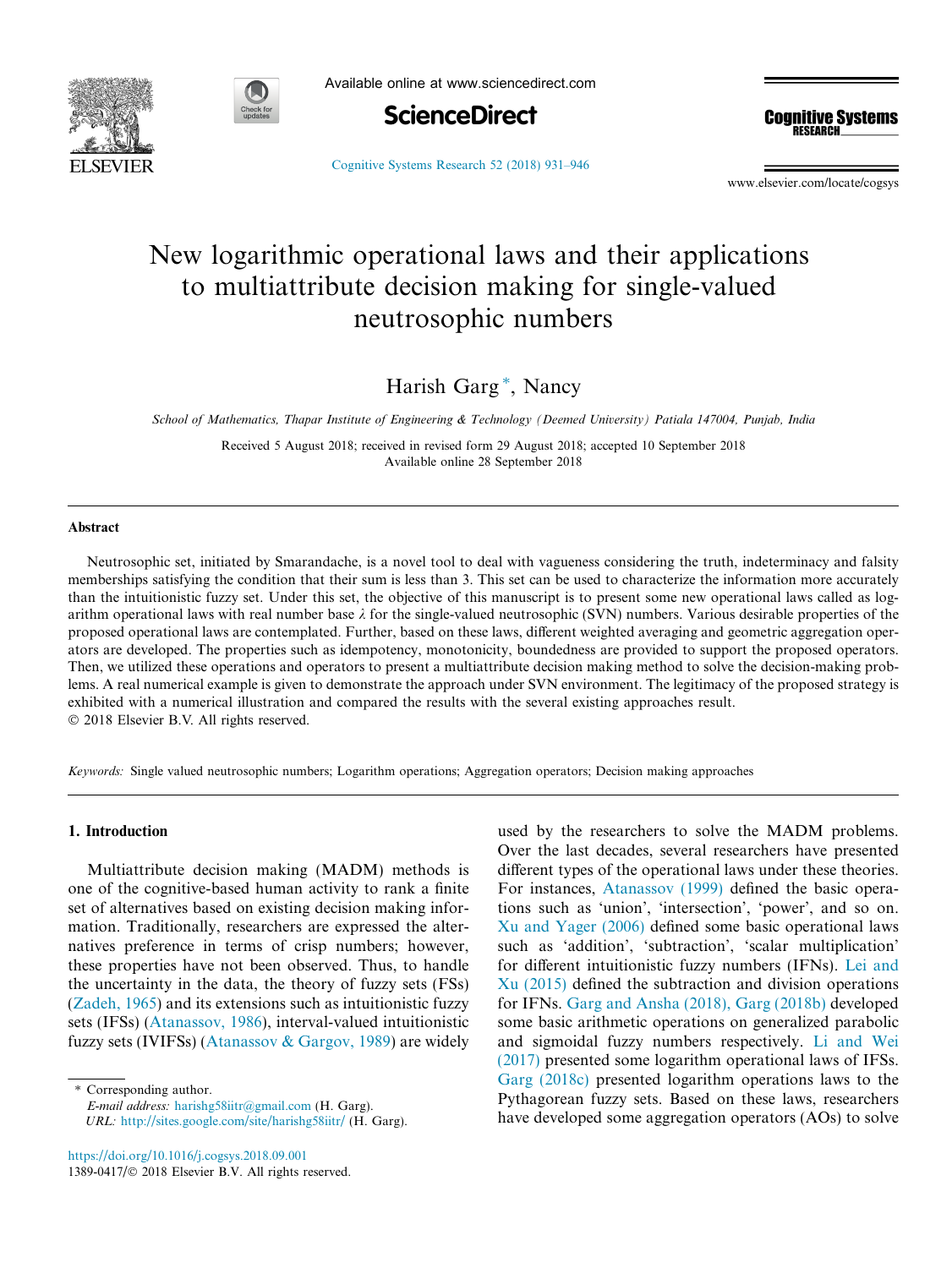MADM problems. For instance, [Xu \(2007\)](#page-15-0) developed some weighted averaging AOs under IFSs environment. [Garg \(2017\), Garg \(2016\)](#page-14-0) developed some generalized interaction geometric AOs using Einstein norm operations. [Kaur and Garg \(2018\)](#page-15-0) presented cubic intuitionistic fuzzy aggregation operators. Apart from these, other kinds of AOs are developed by the authors and are summarized in [Wang and Triantaphyllou \(2008\), Kumar and Garg](#page-15-0) [\(2018\), De, Biswas, and Roy \(2000\), Garg and Singh](#page-15-0) [\(2018\), Abdel-Basset, Mohamed, and Smarandache](#page-15-0) [\(2018\), Abdel-Basset, Mohamed, Zhou, and Hezam](#page-15-0) [\(2017\), Abdel-Basset, Zhou, Mohamed, and Chang](#page-15-0) [\(2018\), Garg \(2018a\), and Rani and Garg \(2018\)](#page-15-0) to solve MADM problems. But from these studies, it has been analyzed that they are unable to considered the indeterminate and inconsistent data.

To resolve this, [Smarandache \(1998\)](#page-15-0) presented a new component named as ''indeterminacy-membership function" along with ''truth membership function" and ''falsity membership function", all which are independent of each other and lying in  $[0^-, 1^+]$ , and the corresponding set is known as a neutrosophic set (NS). [Smarandache \(1998\),](#page-15-0) [Wang, Smarandache, Zhang, and Sunderraman \(2010\)](#page-15-0) presented the concept of a single-valued neutrosophic (SVN) set (SVNS). [Wang et al. \(2010\)](#page-15-0) introduced some basic operations of SVNSs. [Smarandache \(2016\)](#page-15-0) defined the subtraction and division operators of SVN numbers (SVNNs). [Peng, Wang, Wang, Zhang, and Chen \(2016\)](#page-15-0) introduced some basic operational laws such as ''addition", ''multiplication", ''scalar multiplication" and hence presented an AO based on these laws. [Nancy and Garg \(2016a\)](#page-15-0) presented some improved score function to rank the different SVNSs. Later on, some different kinds of the AOs have been proposed by the authors using algebraic norm ([Ye,](#page-15-0) [2014\)](#page-15-0), Hamacher norm [\(Liu, Chu, Li, & Chen, 2014\)](#page-15-0), Frank norm [\(Nancy & Garg, 2016b\)](#page-15-0), hybrid operator [\(Garg & Nancy, 2018a\)](#page-14-0). [Ye \(2016\)](#page-15-0) presented an exponential operational law and the aggregation operators. [Garg](#page-14-0) [and Nancy \(2018b\)](#page-14-0) presented a TOPSIS method under an interval NS environment to solve MADM problems. [Garg and Nancy \(2018c\)](#page-15-0) presented some prioritized aggregation operators under the linguistic SVNS environment. Aside from these, various authors incorporated the idea of NS theory into the different fields [\(Biswas, Pramanik,](#page-14-0) [& Giri, 2016; Broumi & Smarandache, 2014; Garg &](#page-14-0) [Nancy, 2016, 2017, 2018d; Jha et al., 2018; Li, Liu, &](#page-14-0) [Chen, 2016; Liu & Wang, 2014; Peng & Liu, 2017; Peng](#page-14-0) [& Dai, 2018a, 2018b; Smarandache, 2018\)](#page-14-0).

It is well known that during the aggregation process, the most important process is to define the operational laws. But from the existing literature, it is observed that most of the existing aggregation operators are based on the assumption that weight is a crisp number within [0,1]. However, [Ye \(2016\)](#page-15-0) introduced the exponential operational laws as a supplement of operational laws of SVNSs, where the bases are the real numbers and the exponents are

SVNSs. With the growing sound of the SVNS both in depth and scope, different kinds of some new operational laws and the aggregation methods are needed. As a kind of important mathematical operation, the logarithmic operational law of SVNSs is necessary to be developed in the field of the aggregation process. By taking the advantages of SVNS and in order to consummate the logarithmic operational laws under the SVNS circumstances, we define the logarithmic operational law (LOL) of SVNSs and SVNNs, in which the logarithm base  $\lambda$  is taken as a positive real number. Also, some properties of LOL are discussed. Furthermore, in the field of the aggregation process, to aggregate the different value into a single one, the weighted averaging and geometric operators are developed with the help of LOLs under SVNS environment. These operators are named as logarithm single-valued neutrosophic (L-SVN) weighted average (L-SVNWA), L-SVN weighted geometric (L-SVNWG), L-SVN ordered weighted average (L-SVNOWA) and L-SVN ordered weighted geometric (L-SVNOWG) which are in the general form and depends on each  $\lambda$ . For instance, the basic averaging and geometric operators are the special case of the proposed operators. Various prominent characteristics of these operators are discussed in details. Then, we utilized these operations and operators to develop multiattribute decision making approach. At last, we influence the selection of the logarithm base and the logarithm operations for SVNNs in practice. Since proposed operators has different forms through choosing different values of  $\lambda$ . Therefore, the decision maker's can obtain different decision results by using proposed aggregation operators, which greatly enhances the flexibility and agility of decision making method.

The remainder of this paper is set out as follows: Section 2 gives some basic knowledge and operations on SVNNs. Section [3](#page-2-0) defined the LOL for SVNNs and the aggregation operators based on these laws. Section [4](#page-8-0) proposes the decision making approach for solving the multiattribute decision making problems with SVNN information. The applicability of the proposed work has been demonstrated through an illustrated example in Section [5.](#page-9-0) The paper ends with some conclusions in Section [6](#page-14-0).

### 2. Basic concepts

In this section, some basic definitions related to NS, SVNS on the universal set X are discussed.

Definition 2.1. [\(Smarandache, 1998](#page-15-0)) A neutrosophic set (NS)  $\beta$  on X is defined as

$$
\beta = \{ \langle x, \zeta_{\beta}(x), \kappa_{\beta}(x), \varphi_{\beta}(x) | x \in X \rangle \}
$$
\n(1)

where  $\zeta_{\beta}(x), \kappa_{\beta}(x), \varphi_{\beta}(x) \in ]0^{-}, 1^{+}[$  such that  $0^{-} \leqslant \zeta_{\beta}(x) + \kappa_{\beta}(x) + \varphi_{\beta}(x) \leqslant 3^{+}.$ 

**Definition 2.2.** [\(Wang et al., 2010\)](#page-15-0) A SVNS  $\beta$  in X is stated as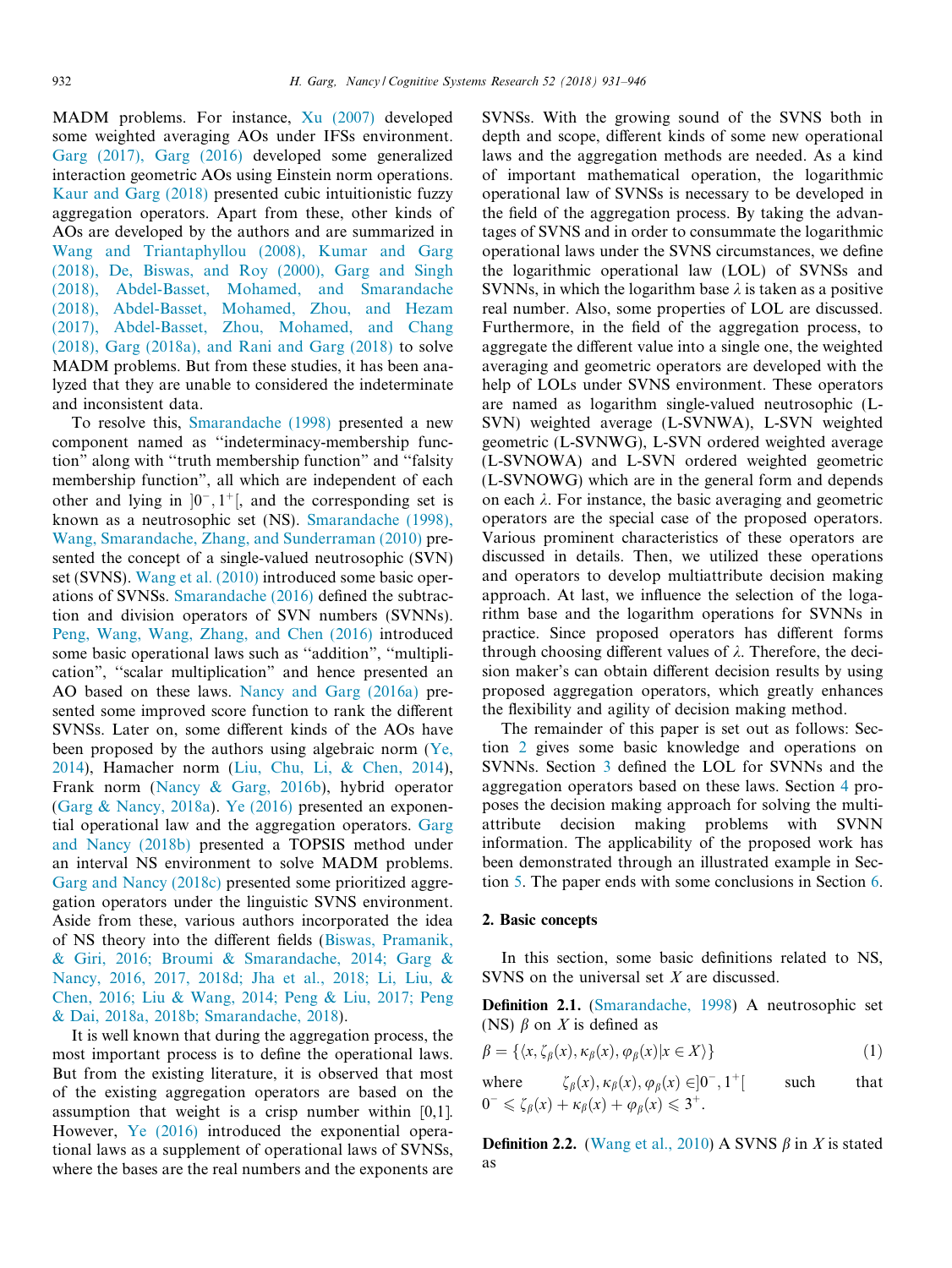<span id="page-2-0"></span> $\beta = {\langle x, \zeta_{\beta}(x), \kappa_{\beta}(x), \varphi_{\beta}(x)| x \in X \rangle}$ (2)

where  $\zeta_{\beta}, \kappa_{\beta}, \varphi_{\beta} : X \to [0, 1]$  such that  $0 \leq \zeta_{\beta}(x) + \kappa_{\beta}(x) + \zeta_{\beta}(x)$  $\varphi_{\beta}(x) \leq 3$ . We denote this pair as  $\beta = \langle \zeta_{\beta}, \kappa_{\beta}, \varphi_{\beta} \rangle$ , throughout this article, and called as SVNN.

Definition 2.3. ([Peng et al., 2016; Wang et al., 2010; Ye,](#page-15-0) [2016](#page-15-0)) Let  $\beta = \langle \zeta, \kappa, \varphi \rangle, \beta_1 = \langle \zeta_1, \kappa_1, \varphi_1 \rangle$  and  $\beta_2 = \langle \zeta_2, \kappa_2, \varphi_2 \rangle$  be three SVNNs, then

(i) 
$$
\beta^c = \langle \varphi, \kappa, \zeta \rangle
$$
;  
\n(ii)  $\beta_1 \le \beta_2$  if  $\zeta_1 \le \zeta_2, \kappa_1 \ge \kappa_2$  and  $\varphi_1 \ge \varphi_2$ ;  
\n(iii)  $\beta_1 = \beta_2$  if  $\beta_1 \le \beta_2$  and  $\beta_2 \le \beta_1$ ;  
\n(iv)  $\beta_1 \cap \beta_2 = \langle \min(\zeta_1, \zeta_2), \max(\kappa_1, \kappa_2), \max(\varphi_1, \varphi_2) \rangle$ ;  
\n(v)  $\beta_1 \cup \beta_2 = \langle \max(\zeta_1, \zeta_2), \min(\kappa_1, \kappa_2), \min(\varphi_1, \varphi_2) \rangle$ ;  
\n(vi)  $\beta_1 \oplus \beta_2 = \langle \zeta_1 + \zeta_2 - \zeta_1 \zeta_2, \kappa_1 \kappa_2, \varphi_1 \varphi_2 \rangle$ ;  
\n(vii)  $\beta_1 \otimes \beta_2 = \langle \zeta_1 \zeta_2, \kappa_1 + \kappa_2 - \kappa_1 \kappa_2, \varphi_1 + \varphi_2 - \varphi_1 \varphi_2 \rangle$ ;  
\n(viii)  $\lambda \beta_1 = \langle 1 - (1 - \zeta_1)^{\lambda}, \kappa_1^{\lambda}, \varphi_1^{\lambda} \rangle$ ;  $\lambda > 0$ ;  
\n(ix)  $\beta_1^{\lambda} = \langle \zeta_1^{\lambda}, 1 - (1 - \kappa_1)^{\lambda}, 1 - (1 - \varphi_1)^{\lambda} \rangle$ ;  $\lambda > 0$ ;  
\n(x)  $\lambda^{\beta} = \begin{cases} \langle \lambda^{1-\zeta}, 1 - \lambda^{\kappa}, 1 - \lambda^{\varphi} \rangle \\ \langle (1/\lambda)^{1-\zeta}, 1 - (1/\lambda)^{\kappa}, 1 - (1/\lambda)^{\varphi} \rangle \end{cases}$  if  $\lambda \ge 1$ 

Definition 2.4. [\(Wang et al., 2010\)](#page-15-0) An order relation, based on score function  $(S)$  and accuracy function  $(H)$ , between two SVNNs  $\beta$  and  $\gamma$  is stated as, if  $S(\beta) > S(\gamma)$  then  $\beta > \gamma$  and if  $S(\beta) = S(\gamma)$  and  $H(\beta) > H(\gamma)$  then  $\beta > \gamma$ , if  $H(\beta) = H(\gamma)$  then  $\beta = \gamma$ , where  $S(\beta) = \zeta_{\beta} - \kappa_{\beta} - \varphi_{\beta}$  and  $H(\beta) = \zeta_{\beta} + \kappa_{\beta} + \varphi_{\beta}.$ 

**Definition 2.5.** ([Peng et al., 2016\)](#page-15-0) If  $\beta_j = \langle \zeta_j, \kappa_j, \varphi_j \rangle$  $(j = 1, 2, \dots, n)$  be n SVNNs having weight vector  $\omega = (\omega_1, \omega_2, ..., \omega_n)^T$  such that  $\omega_j > 0$  and  $\sum_{j=1}^n \omega_j = 1$ , then the weighted averaging and geometric aggregation operators which are defined as

(a) SVNWA and SVNOWA operators  $SVMWA(\beta_1, \beta_2, \ldots, \beta_n)$ Yn  $\omega_j$ Yn  $\omega_j$ 

$$
= \left\langle 1 - \prod_{j=1}^{n} (1 - \zeta_j)^{\omega_j}, \prod_{j=1}^{n} (\kappa_j)^{\omega_j}, \prod_{j=1}^{n} (\varphi_j)^{\omega_j} \right\rangle
$$
(3)

SVNOWA $(\beta_1, \beta_2,$ .

$$
= \left\langle 1 - \prod_{j=1}^{n} (1 - \zeta_{\sigma(j)})^{\omega_j}, \prod_{j=1}^{n} (\kappa_{\sigma(j)})^{\omega_j}, \prod_{j=1}^{n} (\varphi_{\sigma(j)})^{\omega_j} \right\rangle \tag{4}
$$

(b) SVNWG and SVNOWG operators

 $SVMWG(\beta_1, \beta_2, \ldots, \beta_n)$ 

$$
= \left\langle \prod_{j=1}^{n} (\zeta_j)^{\omega_j}, 1 - \prod_{j=1}^{n} (1 - \kappa_j)^{\omega_j}, 1 - \prod_{j=1}^{n} (1 - \varphi_j)^{\omega_j} \right\rangle \tag{5}
$$

$$
\text{SVNOWG}(\beta_1, \beta_2, \dots, \beta_n) = \left\langle \prod_{j=1}^n (\zeta_{\sigma(j)})^{\omega_j}, 1 - \prod_{j=1}^n (1 - \kappa_{\sigma(j)})^{\omega_j}, 1 - \prod_{j=1}^n (1 - \varphi_{\sigma(j)})^{\omega_j} \right\rangle \tag{6}
$$

where  $\sigma$  is a permutation of  $(1, 2, \ldots, n)$  such that  $\beta_{\sigma(i-1)} \geq \beta_{\sigma(i)}$  for  $j = 2, \ldots, n$ .

# 3. Logarithmic operational laws and its based aggregation operators of SVNSs

In this section, we have introduced some new logarithmic operational laws (LOL) for the SVNNs.

## 3.1. Logarithmic Operational laws

Let  $\beta$  be SVNNs and  $\lambda > 0$  be a real number. Since log<sub>1</sub>0 and  $log<sub>1</sub>x$  is not defined in real numbers, so we assume that  $\beta \neq 0$  where 0 is the zero SVNN,  $\beta \neq \langle 0, 1, 1 \rangle$  and  $\lambda \neq 1$ throughout the study.

**Definition 3.1.** Let  $X$  be the non-empty fixed set and  $A = \{ \langle x, \zeta_A(x), \kappa_A(x), \varphi_A(x) \rangle \mid x \in X \}$  be SVNS, then we can define a logarithm operational laws of SVNS A as follows:

$$
\log_{\lambda} A = \{ \langle x, 1 - \log_{\lambda} \zeta_A(x), \log_{\lambda} (1 - \kappa_A(x)),
$$
  

$$
\log_{\lambda} (1 - \varphi_A(x)) \mid x \in X \}
$$
 (7)

where  $0 < \lambda \le \min\{\zeta_A, 1 - \kappa_A, 1 - \varphi_A\} \le 1, \lambda \ne 1$ . It is<br>clearly seen that the log 4 is also SVNS. As it is clear from clearly seen that the  $log_{2}A$  is also SVNS. As it is clear from the definition of SVNS, for all  $x \in X$ , the functions  $\zeta_A$ ,  $\kappa_A$ and  $\varphi_A$  satisfy:

$$
\zeta_A: X \to (0,1], \kappa_A: X \to [0,1), \varphi_A: X \to [0,1)
$$
  
and  $0 \le \zeta_A(x) + \kappa_A(x) + \varphi_A(x) \le 3$ . If  
 $0 < \lambda \le \min{\{\zeta_A, 1 - \kappa_A, 1 - \varphi_A\}} \le 1$  and  $\lambda \ne 1$ , then the  
membership function:

$$
1 - \log_{\lambda} \zeta_A : X \to [0, 1], \ \forall \ x \in X \to 1 - \log_{\lambda} \zeta_A(x) \in [0, 1],
$$

the indeterminacy function

$$
\log_{\lambda}(1-\kappa_A):X\to[0,1],\,\forall\,x\in X\to\log_{\lambda}(1-\kappa_A(x))\in[0,1],
$$

and the non-membership function:

$$
\log_{\lambda}(1-\varphi_A):X \to [0,1], \forall x \in X \to \log_{\lambda}(1-\varphi_A(x)) \in [0,1],
$$
  
Therefore,

$$
\log_{\lambda} A = \{ \langle x, 1 - \log_{\lambda} \zeta_A(x), \log_{\lambda} (1 - \kappa_A(x)),
$$
  

$$
\log_{\lambda} (1 - \varphi_A(x)) \rangle \mid x \in X \},\
$$

where  $0 < \lambda \leqslant \min\{\zeta_A, 1 - \kappa_A, 1 - \varphi_A\} \leqslant 1, \lambda \neq 1$  is SVNS. **Definition 3.2.** Let  $\beta = \langle \zeta, \kappa, \varphi \rangle$  be SVNN. If

$$
\log_{\lambda}\beta = \begin{cases} \langle 1 - \log_{\lambda}\zeta, \log_{\lambda}(1 - \kappa), \log_{\lambda}(1 - \varphi) \rangle; & 0 < \lambda \leq \min\{\zeta, 1 - \kappa, 1 - \varphi\} < 1\\ \langle 1 - \log_{\frac{1}{\lambda}}\zeta, \log_{\frac{1}{\lambda}}(1 - \kappa), \log_{\frac{1}{\lambda}}(1 - \varphi) \rangle; & 0 < \frac{1}{\lambda} \leq \min\{\zeta, 1 - \kappa, 1 - \varphi\} < 1, \lambda \neq 1 \end{cases}
$$
(8)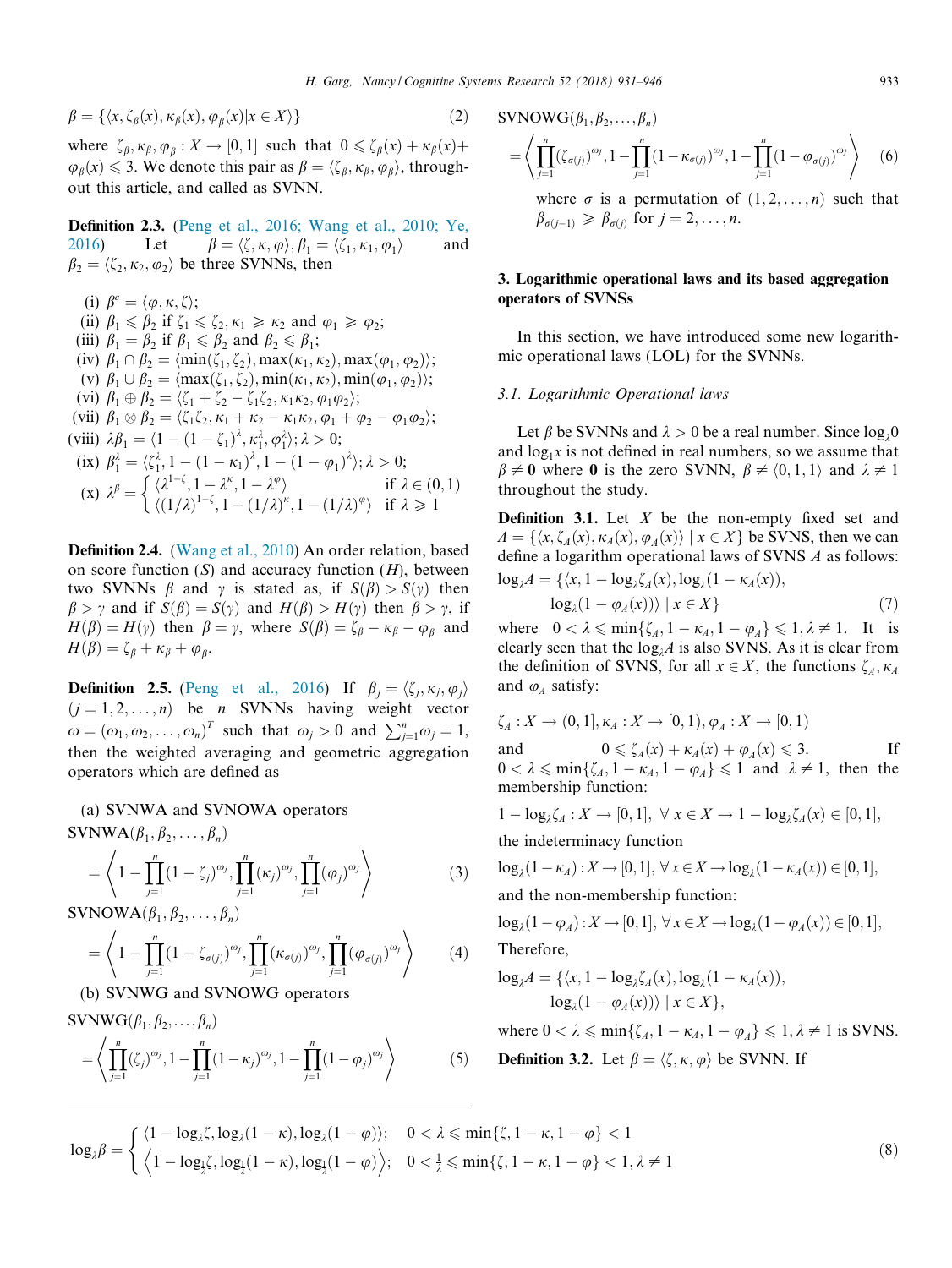then the function  $log_{2}\beta$  is called a logarithmic operator, and the value  $log_2\beta$  is called Logarithmic SVNN (L-SVNN). Here, we take  $log_2 0 = 0, \lambda > 0, \lambda \neq 1$ .

**Theorem 3.1.** For SVNN  $\beta$ , the value of operator  $\log_2 \beta$  is SVNN.

**Proof.** Let SVNN  $\beta = \langle \zeta, \kappa, \varphi \rangle$  satisfies  $0 < \zeta \leq 1, 0 \leq \kappa <$  $1, 0 \le \varphi < 1$  and  $\zeta + \kappa + \varphi \le 3$ . The, following two cases happens.

- Case 1: When  $0 < \lambda \le \min{\{\zeta, 1 \kappa, 1 \varphi\}} < 1, \lambda \ne 1$ .<br>Thus  $0 < \log \zeta \log (1 \kappa) \log (1 \varphi) < 1$  and Thus,  $0 \leq \log_{\lambda} \zeta$ ,  $\log_{\lambda}(1 - \kappa)$ ,  $\log_{\lambda}(1 - \varphi) \leq 1$  and<br>hence  $0 \leq 1 - \log \zeta \leq 1$ ,  $0 \leq \log_{\lambda}(1 - \kappa) \leq 1$ , 0 hence  $0 \leq 1 - \log_{\lambda} \zeta \leq 1, 0 \leq \log_{\lambda}(1 - \kappa) \leq 1, 0$ <br> $\leq \log_{\lambda}(1 - \varphi) \leq 1$  and  $0 \leq 1 - \log_{\lambda} \zeta +$  $\leq \log_{\lambda}(1-\varphi) \leq 1$  and  $0 \leq 1 - \log_{\lambda}\zeta + \log_{\lambda}(1-\varphi) \leq 3$  Therefore  $\log_{\lambda} \zeta$  $\log_{\lambda}(1 - \kappa) + \log_{\lambda}(1 - \varphi) \leq 3$ . Therefore,  $\log_{\lambda}\beta$  is SVNN SVNN.
- Case 2: When  $\lambda > 1$  and  $0 < \frac{1}{\lambda} < 1$  and  $\frac{1}{\lambda}$  $\frac{1}{2}$  $\min\{\zeta, 1 - \kappa, 1 - \varphi\}$ , so it is easy to obtain that  $log_{1}\beta$  is SVNN.

Hence, the operator  $\log_{\lambda} \beta$  is SVNN.  $\Box$ 

**Example 3.1.** Let  $\beta = \langle 0.6, 0.4, 0.5 \rangle$  be SVNN,  $\lambda = 0.3$ , then

$$
log_{2}\beta = \langle 1 - log_{0.3}(0.6), log_{0.3}(0.6), log_{0.3}(0.5) \rangle
$$
  
=  $\langle 0.5757, 0.4243, 0.5757 \rangle$ 

If  $\lambda = 3$  then,

$$
log_{\frac{1}{2}}\beta = log_{\frac{1}{3}}\langle 0.6, 0.4, 0.5 \rangle
$$
  
=  $\langle 1 - log_{\frac{1}{3}}(0.6), log_{\frac{1}{3}}(0.6), log_{\frac{1}{3}}(0.5) \rangle$   
=  $\langle 0.5350, 0.4650, 0.6309 \rangle$ 

Next, we discuss some basic properties of L-SVNN  $\log_{\lambda} \beta$  based on LOL by taking  $\lambda \in (0, 1)$ , while for  $\lambda > 1$ it can be obtained analogously.

**Theorem 3.2.** Let  $\beta = \langle \zeta, \kappa, \varphi \rangle$  be SVNN. If  $0 < \lambda \leq$  $\min\{\zeta, 1 - \kappa, 1 - \varphi\} \leq 1, \lambda \neq 1$  then

- (i)  $\lambda^{\log_{\lambda} \beta} = \beta$ ; (ii)  $\log_2 \lambda^\beta = \beta$ .
- 

Proof.

(i) According to the [Definitions 2.3 and 3.2,](#page-2-0) we have  $\lambda^{\log_\lambda\beta}=\langle\lambda^{1-(1-\log_\lambda\zeta)}, 1-\lambda^{\log_\lambda(1-\kappa)}, 1-\lambda^{\log_\lambda(1-\varphi)}\rangle$ i  $= \langle \lambda^{\log_\lambda \zeta}, 1 - (1 - \kappa), 1 - (1 - \varphi) \rangle = \langle \zeta, \kappa, \varphi \rangle = \beta$ 

(ii) From [Definition 3.2,](#page-2-0) we have

$$
\log_{\lambda} \lambda^{\beta} = \log_{\lambda} (\lambda^{1-\zeta}, 1 - \lambda^{\kappa}, 1 - \lambda^{\varphi})
$$
  
=  $\langle 1 - \log_{\lambda} \lambda^{1-\zeta}, \log_{\lambda} (1 - (1 - \lambda^{\kappa})), \log_{\lambda} (1 - (1 - \lambda^{\varphi})) \rangle$   
=  $\langle \zeta, \kappa, \varphi \rangle = \beta \quad \Box$ 

**Theorem 3.3.** Let  $\beta_i = \langle \zeta_i, \kappa_i, \varphi_i \rangle (i = 1, 2)$ , be two SVNNs,  $0 < \lambda \leqslant \min_i {\{\zeta_i, 1 - \kappa_i, 1 - \varphi_i\}} \leqslant 1$  and  $\lambda \neq 1$ . Then,

(i)  $\log_{2}\beta_1 \oplus \log_{2}\beta_2 = \log_{2}\beta_2 \oplus \log_{2}\beta_1$ , (ii)  $\log_{2}\beta_1 \otimes \log_{2}\beta_2 = \log_{2}\beta_2 \otimes \log_{2}\beta_1$ .

**Theorem 3.4.** Let  $\beta_i = \langle \zeta_i, \kappa_i, \varphi_i \rangle (i = 1, 2, 3)$  be three SVNNs,  $0 < \lambda \leqslant \min\{\zeta_i, 1 - \kappa_i, 1 - \varphi_i\} \leqslant 1$  and  $\lambda \neq 1$ . Then,

- (i)  $(\log_{2}\beta_{1} \oplus \log_{2}\beta_{2}) \oplus \log_{2}\beta_{3} = \log_{2}\beta_{1} \oplus (\log_{2}\beta_{2} \oplus \log_{2}\beta_{3}),$
- (ii)  $(\log_{2}\beta_{1} \otimes \log_{2}\beta_{2}) \otimes \log_{2}\beta_{3} = \log_{2}\beta_{1} \otimes (\log_{2}\beta_{2} \otimes \log_{2}\beta_{3}).$

**Proof.** The proof is trial.  $\Box$ 

**Theorem 3.5.** Let  $\beta_i = \langle \zeta_i, \kappa_i, \varphi_i \rangle (i = 1, 2)$  be two SVNNs,  $0 < \lambda \leqslant \min\{\zeta_i, 1 - \kappa_i, 1 - \varphi_i\} \leqslant 1, \lambda \neq 1$  and  $k, k_1, k_2 > 0$ be three real numbers. Then,

(i)  $k(\log_{2}\beta_{1} \oplus \log_{2}\beta_{2}) = k\log_{2}\beta_{1} \oplus k\log_{2}\beta_{2},$ (ii)  $(\log_{\lambda} \beta_1 \otimes \log_{\lambda} \beta_2)^{k} = (\log_{\lambda} \beta_1)^{k} \otimes (\log_{\lambda} \beta_2)^{k}$ <br>
(iii)  $k \cdot \log_{\lambda} \beta_1 \otimes k \cdot \log_{\lambda} \beta_2 = (k + k \cdot \log_{\lambda} \beta_2)^{k}$ (iii)  $k_1 \log_{\lambda} \beta_1 \oplus k_2 \log_{\lambda} \beta_1 = (k_1 + k_2) \log_{\lambda} \beta_1,$ (iv)  $(\log_{\lambda} \beta_1)^{k_1} \otimes (\log_{\lambda} \beta_1)^{k_2} = (\log_{\lambda} \beta_1)^{k_1+k_2},$ (v)  $\left( (\log_{\lambda} \beta_1)^{k_1} \right)^{k_2} = (\log_{\lambda} \beta_1)^{k_1 k_2}.$ 

**Proof.** For SVNNs  $\beta_1$ ,  $\beta_2$  and by [Definition 3.2,](#page-2-0) we get

 $\log_{\lambda} \beta_1 = \langle 1 - \log_{\lambda} \zeta_1, \log_{\lambda} (1 - \kappa_1), \log_{\lambda} (1 - \varphi_1) \rangle$ 

and

 $\log_{2}\beta_{2} = \langle 1 - \log_{2}\zeta_{2}, \log_{2}(1 - \kappa_{2}), \log_{2}(1 - \varphi_{2}) \rangle$ 

and hence by using the operations laws between two SVNNs, we have

$$
\log_{\lambda} \beta_1 \oplus \log_{\lambda} \beta_2 = \langle 1 - (\log_{\lambda} \zeta_1)(\log_{\lambda} \zeta_2), (\log_{\lambda} (1 - \kappa_1))(\log_{\lambda} (1 - \kappa_2)), (\log_{\lambda} (1 - \varphi_1))(\log_{\lambda} (1 - \varphi_2))
$$

$$
\log_{\lambda} \beta_1 \otimes \log_{\lambda} \beta_2 = \langle (1 - \log_{\lambda} \zeta_1)(1 - \log_{\lambda} \zeta_2),1 - (1 - \log_{\lambda}(1 - \kappa_1))(1 - \log_{\lambda}(1 - \kappa_2)),1 - (1 - \log_{\lambda}(1 - \varphi_1))(1 - \log_{\lambda}(1 - \varphi_2)) \rangle
$$

(i) For a real number  $k > 0$ , we have

$$
k(\log_{\lambda}\beta_{1} \oplus \log_{\lambda}\beta_{2})
$$
  
=  $\langle 1 - (\log_{\lambda}\zeta_{1}\log_{\lambda}\zeta_{2})^{k}, (\log_{\lambda}(1 - \kappa_{1})\log_{\lambda}(1 - \kappa_{2}))^{k},$   

$$
(\log_{\lambda}(1 - \varphi_{1})\log_{\lambda}(1 - \varphi_{2}))^{k} \rangle
$$
  
=  $\langle 1 - (\log_{\lambda}\zeta_{1})^{k}(\log_{\lambda}\zeta_{2})^{k}, (\log_{\lambda}(1 - \kappa_{1}))^{k}(\log_{\lambda}(1 - \kappa_{2}))^{k},$   

$$
(\log_{\lambda}(1 - \varphi_{1}))^{k}(\log_{\lambda}(1 - \varphi_{2}))^{k} \rangle
$$
  
=  $\langle 1 - (\log_{\lambda}\zeta_{1})^{k}, (\log_{\lambda}(1 - \kappa_{1}))^{k}, (\log_{\lambda}(1 - \varphi_{1}))^{k} \rangle$   

$$
\oplus \langle 1 - (\log_{\lambda}\zeta_{2})^{k}, (\log_{\lambda}(1 - \kappa_{2}))^{k}, (\log_{\lambda}(1 - \varphi_{2}))^{k} \rangle
$$
  
=  $k \log_{\lambda}\beta_{1} \oplus k \log_{\lambda}\beta_{2}$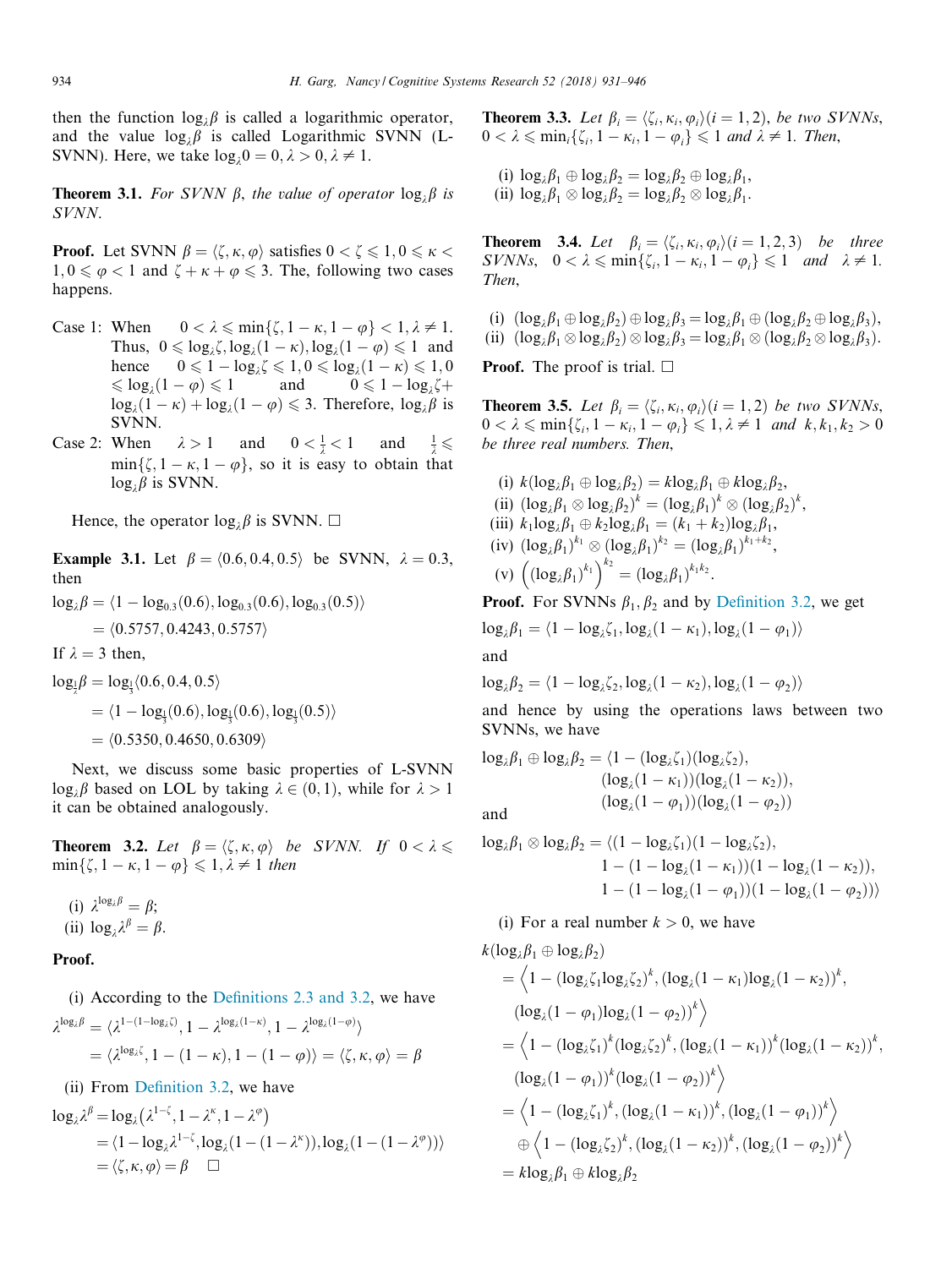<span id="page-4-0"></span>(ii) For a real number  $k > 0$ , we have  $\left(\log_{\lambda}\beta_{1}\otimes\log_{\lambda}\beta_{2}\right)^{k}$ 

$$
= \left\langle ((1 - \log_{\lambda} \zeta_{1})(1 - \log_{\lambda} \zeta_{2}))^{k},
$$
  
\n
$$
1 - ((1 - \log_{\lambda}(1 - \kappa_{1}))(1 - \log_{\lambda}(1 - \kappa_{2})))^{k},
$$
  
\n
$$
1 - ((1 - \log_{\lambda}(1 - \varphi_{1}))(1 - \log_{\lambda}(1 - \varphi_{2})))^{k}\right\rangle
$$
  
\n
$$
= \left\langle (1 - \log_{\lambda} \zeta_{1})^{k}(1 - \log_{\lambda} \zeta_{2})^{k},
$$
  
\n
$$
1 - (1 - \log_{\lambda}(1 - \kappa_{1}))^{k}(1 - \log_{\lambda}(1 - \kappa_{2}))^{k},
$$
  
\n
$$
1 - (1 - \log_{\lambda}(1 - \varphi_{1}))^{k}(1 - \log_{\lambda}(1 - \varphi_{2}))^{k}\right\rangle
$$
  
\n
$$
= \left\langle (1 - \log_{\lambda} \zeta_{1})^{k}, 1 - (1 - \log_{\lambda}(1 - \kappa_{1}))^{k},
$$
  
\n
$$
1 - (1 - \log_{\lambda}(1 - \varphi_{1}))^{k}\right\rangle
$$
  
\n
$$
\otimes \left\langle (1 - \log_{\lambda} \zeta_{2})^{k}, 1 - (1 - \log_{\lambda}(1 - \kappa_{2}))^{k},
$$
  
\n
$$
1 - (1 - \log_{\lambda}(1 - \varphi_{2}))^{k}\right\rangle = (\log_{\lambda}\beta_{1})^{k} \otimes (\log_{\lambda}\beta_{2})^{k}
$$
  
\n(iii) For real positive number k, and k, we

(iii) For real positive number  $k_1$  and  $k_2$ , we have  $k_1$ log<sub>2</sub> $\beta_1 \oplus k_2$ log<sub>2</sub> $\beta_1$ 

$$
= \left\langle 1 - (\log_{\lambda} \zeta_{1})^{k_{1}}, (\log_{\lambda} (1 - \kappa_{1}))^{k_{1}}, (\log_{\lambda} (1 - \varphi_{1}))^{k_{1}} \right\rangle
$$
  
\n
$$
\oplus \left\langle 1 - (\log_{\lambda} \zeta_{1})^{k_{2}}, (\log_{\lambda} (1 - \kappa_{1}))^{k_{2}}, (\log_{\lambda} (1 - \varphi_{1}))^{k_{2}} \right\rangle
$$
  
\n
$$
= \left\langle 1 - (\log_{\lambda} \zeta_{1})^{k_{1} + k_{2}}, (\log_{\lambda} (1 - \kappa_{1}))^{k_{1} + k_{2}}, (\log_{\lambda} (1 - \varphi_{1}))^{k_{1} + k_{2}} \right\rangle
$$
  
\n
$$
= (k_{1} + k_{2}) \log_{\lambda} \beta_{1}
$$

(iv) For real positive number  $k_1$  and  $k_2$ . Since  $\left(\log_{\lambda} \beta_1\right)^{k_1} = \left\langle \left(1 - \log_{\lambda} \zeta_1\right)^{k_1}, 1 - \left(1 - \log_{\lambda} (1 - \kappa_1)\right)^{k_1}, \right\rangle$  $1 - (1 - \log_{\lambda}(1 - \varphi_1))^{k_1}$ 

and

$$
(\log_{\lambda} \beta_1)^{k_2} = \left\langle (1 - \log_{\lambda} \zeta_1)^{k_2}, 1 - (1 - \log_{\lambda} (1 - \kappa_1))^{k_2}, 1 - (1 - \log_{\lambda} (1 - \varphi_1))^{k_2} \right\rangle
$$

and hence

$$
(\log_{\lambda}\beta_{1})^{k_{1}} \otimes (\log_{\lambda}\beta_{1})^{k_{2}}
$$
  
=  $\left\langle (1 - \log_{\lambda}\zeta_{1})^{k_{1}}, 1 - (1 - \log_{\lambda}(1 - \kappa_{1}))^{k_{1}}, 1 - (1 - \log_{\lambda}(1 - \varphi_{1}))^{k_{1}} \right\rangle$   
 $\otimes \left\langle (1 - \log_{\lambda}\zeta_{1})^{k_{2}}, 1 - (1 - \log_{\lambda}(1 - \kappa_{1}))^{k_{2}}, 1 - (1 - \log_{\lambda}(1 - \varphi_{1}))^{k_{2}} \right\rangle$   
=  $\left\langle (1 - \log_{\lambda}\zeta_{1})^{k_{1}}(1 - \log_{\lambda}\zeta_{1})^{k_{2}}, 1 - (1 - \log_{\lambda}(1 - \kappa_{1}))^{k_{1}}(1 - \log_{\lambda}(1 - \kappa_{1}))^{k_{2}}, 1 - (1 - \log_{\lambda}(1 - \varphi_{1}))^{k_{1}}(1 - \log_{\lambda}(1 - \varphi_{1}))^{k_{2}} \right\rangle$   
=  $\left\langle (1 - \log_{\lambda}\zeta_{1})^{k_{1} + k_{2}}, 1 - (1 - \log_{\lambda}(1 - \kappa_{1}))^{k_{1} + k_{2}}, 1 - (1 - \log_{\lambda}(1 - \kappa_{1}))^{k_{1} + k_{2}}, 1 - (1 - \log_{\lambda}(1 - \varphi_{1}))^{k_{1} + k_{2}} \right\rangle = (\log_{\lambda}\beta_{1})^{k_{1} + k_{2}}$ 

(v) For positive real numbers  $k_1$  and  $k_2$ , we have

$$
\left( (\log_{\lambda} \beta_{1})^{k_{1}} \right)^{k_{2}} = \left( \left\langle (1 - \log_{\lambda} \zeta_{1})^{k_{1}}, 1 - (1 - \log_{\lambda} (1 - \kappa_{1}))^{k_{1}}, 1 - (1 - \log_{\lambda} (1 - \varphi_{1}))^{k_{1}} \right\rangle \right)^{k_{2}}
$$

$$
= \left\langle (1 - \log_{\lambda} \zeta_{1})^{k_{1}k_{2}}, 1 - (1 - \log_{\lambda} (1 - \kappa_{1}))^{k_{1}k_{2}}, 1 - (1 - \log_{\lambda} (1 - \varphi_{1}))^{k_{1}k_{2}} \right\rangle = (\log_{\lambda} \beta_{1})^{k_{1}k_{2}}
$$

$$
\square
$$

**Theorem 3.6.** Let  $\beta = \langle \zeta, \kappa, \varphi \rangle$  be SVNN. If  $0 < \lambda < \lambda_0 < \min\{ \zeta, 1 - \kappa, 1 - \varphi\} < 1, \lambda_0 \neq 1$  then  $0 < \lambda_1 \leq \lambda_2 \leq \min\{\zeta, 1 - \kappa, 1 - \varphi\} \leq 1, \lambda_1, \lambda_2 \neq 1,$  then<br>log  $\beta > \log \beta$  and  $\log \beta \leq \log \beta$  for  $0 < 1 < 1 <$  $\log_{\lambda_1}\beta \geqslant \log_{\lambda_2}\beta$  and  $\log_{\lambda_1}\beta \leqslant \log_{\lambda_2}\beta$  for  $0 < \frac{1}{\lambda_2} \leqslant \frac{1}{\lambda_1} \leqslant$  $\min\{\zeta, 1 - \kappa, 1 - \varphi\} \leqslant 1, \lambda_1, \lambda_2 \neq 1.$ 

# Proof. By [Definition 3.2](#page-2-0), we have

 $\log_{\lambda_1} \beta = \langle 1 - \log_{\lambda_1} \zeta, \log_{\lambda_1} (1 - \kappa), \log_{\lambda_1} (1 - \varphi) \rangle$ 

and

$$
\log_{\lambda_2} \beta = \langle 1 - \log_{\lambda_2} \zeta, \log_{\lambda_2} (1 - \kappa), \log_{\lambda_2} (1 - \varphi) \rangle
$$

If  $0 < \lambda_1 \leq \lambda_2 \leq \min\{\zeta, 1 - \kappa, 1 - \varphi\} \leq 1$  and  $\lambda_1, \lambda_2 \neq 1$ , then  $1 - \log_{\lambda_1} \zeta \ge 1 - \log_{\lambda_2} \zeta$ ,  $\log_{\lambda_1} (1 - \kappa) \le \log_{\lambda_2} (1 - \kappa)$ and  $\log_{\lambda_1}(1-\varphi) \leq \log_{\lambda_2}(1-\varphi)$  which implies that  $\log_{\lambda_1}\beta \geqslant \log_{\lambda_2}\beta$ .

On the other hand, when  $\lambda_1, \lambda_2 > 1$  and  $\lambda_1 \le \lambda_2$ , we get  $0 < \frac{1}{\lambda_2} \leq \frac{1}{\lambda_1} \leq \min\{\zeta, 1 - \kappa, 1 - \varphi\} \leq 1, \lambda_1, \lambda_2 \neq 1.$  Therefore, as discussed above, we can also obtain  $\log_{\lambda_1} \beta \leqslant \log_{\lambda_2} \beta. \ \Box$ 

**Theorem 3.7.** Let  $\beta_1 = \langle \zeta_1, \kappa_1, \varphi_1 \rangle$  and  $\beta_2 = \langle \zeta_2, \kappa_2, \varphi_2 \rangle$  be two SVNNs. If  $\zeta_1 \leq \zeta_2, \varphi_1 \geq \varphi_2$  and  $\kappa_1 \geq \kappa_2$ , i.e.,  $\beta_1 \leq \beta_2, 0 < \lambda \leq \min\{\zeta_i, 1 - \kappa_i, 1 - \varphi_i\} \leq 1, \lambda \neq 1,$  then  $\log_{2}\beta_{1} \leqslant \log_{2}\beta_{2}$ .

**Proof.** Similar with Theorem 3.6.  $\Box$ 

# 3.2. Aggregation operators

Based on the LOL of SVNNs, we define some weighted aggregation operators as follows.

**Definition 3.3.** Let  $\beta_i = \langle \zeta_i, \kappa_i, \varphi_i \rangle (i = 1, 2, \dots, n)$  be a collection of SVNNs,  $0 < \lambda_i \leqslant \min\{\zeta_i, 1 - \kappa_i, 1 - \varphi_i\} \leqslant$  $1, \lambda_i \neq 1$  and let L-SVNWA :  $\Theta^n \rightarrow \Theta$ . If

$$
\text{L-SVNWA}(\beta_1, \beta_2, \dots, \beta_n) = \omega_1 \log_{\lambda_1} \beta_1 \oplus \omega_2 \log_{\lambda_2} \beta_2
$$
  

$$
\oplus \dots \oplus \omega_n \log_{\lambda_n} \beta_n
$$
 (9)

then the function L-SVNWA is called logarithmic SVN weighted averaging operator, where  $\omega = (\omega_1, \omega_2, \dots, \omega_n)^T$ <br>is the weight vector of  $\log R$  with  $\omega > 0$  and  $\sum^n \omega - 1$ is the weight vector of  $\log_{\lambda_i} \beta_i$  with  $\omega_i > 0$  and  $\sum_{i=1}^n \omega_i = 1$ .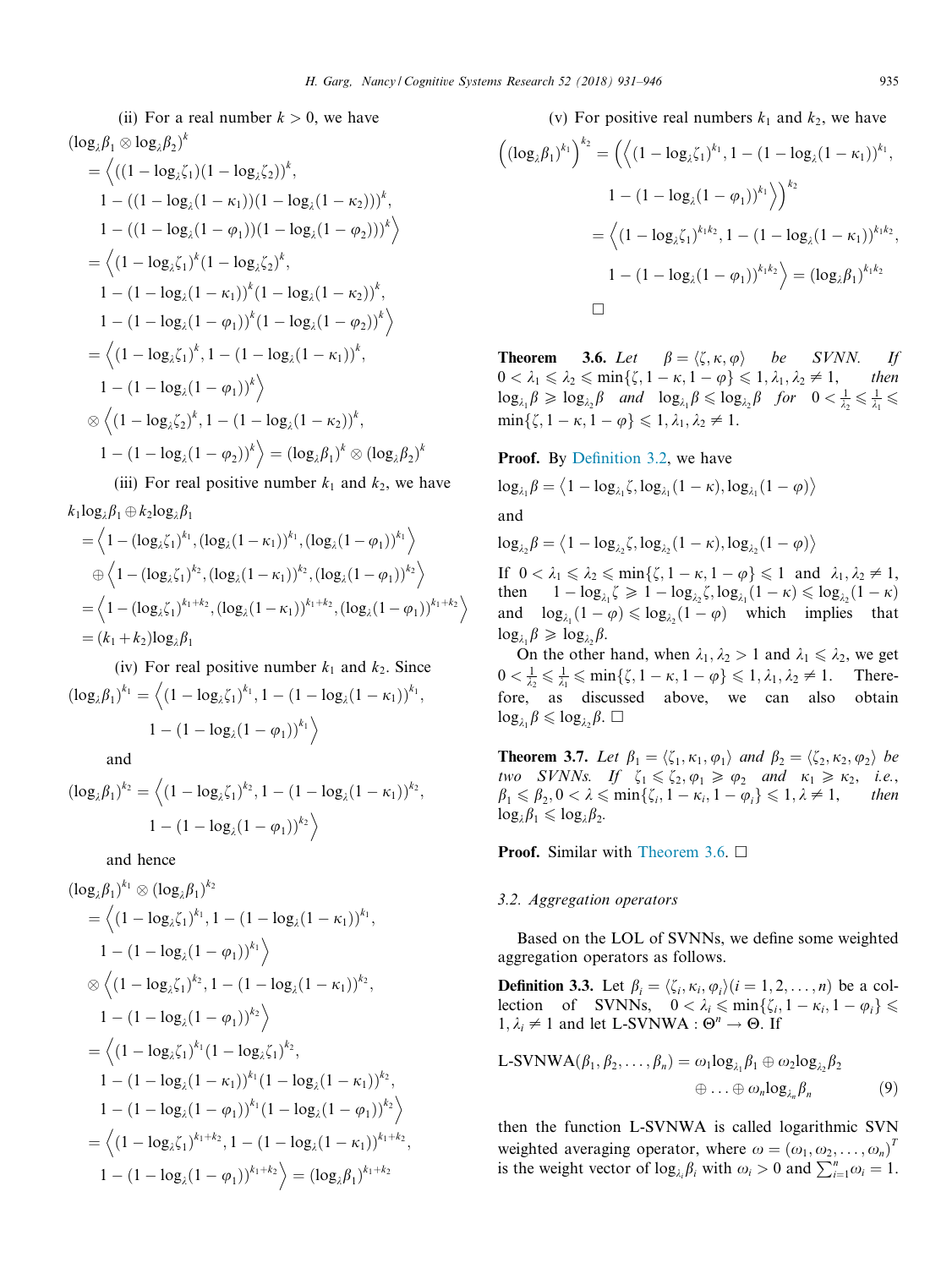<span id="page-5-0"></span>**Theorem 3.8.** Let  $\beta_i = \langle \zeta_i, \kappa_i, \varphi_i \rangle (i = 1, 2, \dots, n)$  be a collection of SVNNs. Then the aggregated value by using I. tion of SVNNs. Then, the aggregated value by using L-SVNWA operator is also SVNN and is given by

On the other hand, if  $\lambda_i \geq 1$  and  $0 < \frac{1}{\lambda_i} \leqslant \min\{\zeta_i, 1 - \kappa_i, 1 - \varphi_i\} \leqslant 1, \lambda_i \neq 1$ , we can also get

$$
L-SVNWA(\beta_1, \beta_2, \ldots, \beta_n)
$$
\n
$$
= \begin{cases}\n\left\langle 1 - \prod_{i=1}^n (\log_{\lambda_i} \zeta_i)^{\omega_i}, \prod_{i=1}^n (\log_{\lambda_i} (1 - \kappa_i))^{\omega_i}, \prod_{i=1}^n (\log_{\lambda_i} (1 - \varphi_i))^{\omega_i} \right\rangle; & 0 < \lambda_i \leq \min \left\{ 1 - \kappa_i, \atop 1 - \varphi_i \right\} \leq 1, \lambda_i \neq 1 \\
\left\langle 1 - \prod_{i=1}^n (\log_{\lambda_i} \zeta_i)^{\omega_i}, \prod_{i=1}^n (\log_{\lambda_i} (1 - \kappa_i))^{\omega_i}, \prod_{i=1}^n (\log_{\lambda_i} (1 - \varphi_i))^{\omega_i} \right\rangle; & 0 < \frac{1}{\lambda_i} \leq \min \left\{ 1 - \kappa_i, \atop 1 - \varphi_i \right\} \leq 1, \lambda_i \neq 1\n\end{cases}
$$
\n(10)

**Proof.** We prove the result given in Eq.  $(10)$  by employing mathematical induction on *n* for  $0 < \lambda_i$  $\min\{\zeta_i, 1 - \kappa_i, 1 - \varphi_i\} \leq 1, \lambda_i \neq 1.$  $g \leq 1, \lambda_i \neq 1$ . Since for each  $i, \beta_i = \langle \zeta_i, \kappa_i, \varphi_i \rangle$  is SVNN which implies that  $\zeta_i, \kappa_j, \varphi_i \in [0, 1]$  and  $\zeta_i + \kappa_j + \varphi_i \leq 3$ . Then the following  $\zeta_i, \kappa_i, \varphi_i \in [0, 1]$  and  $\zeta_i + \kappa_i + \varphi_i \leq 3$ . Then the following steps of the mathematical induction are executed.

Step 1: For  $n = 2$ , we get L-SVNWA $(\beta_1, \beta_2)$  =  $\omega_1 (\log_{\lambda_1} \beta_1) \oplus \omega_2 (\log_{\lambda_2} \beta_2)$ . Since by [Definition](#page-2-0) [3.2](#page-2-0), we can see that  $\log_{\lambda_1} \beta_1$  and  $\log_{\lambda_2} \beta_2$  are SVNNs and hence  $\omega_1 \log_{\lambda_1} \beta_1 \oplus \omega_2 \log_{\lambda_2} \beta_2$  is also SVNN. Further, for  $\beta_1$  and  $\beta_2$ , we have

L-SVNWA
$$
(\beta_1, \beta_2)
$$
 =  $\omega_1 \log_{\lambda_1} \beta_1 \oplus \omega_2 \log_{\lambda_2} \beta_2$   
\n=  $\langle 1 - (\log_{\lambda_1} \zeta_1)^{\omega_1}, (\log_{\lambda_1} (1 - \kappa_1))^{\omega_1}, (\log_{\lambda_1} (1 - \varphi_1))^{\omega_1} \rangle$   
\n $\oplus \langle 1 - (\log_{\lambda_2} \zeta_2)^{\omega_2}, (\log_{\lambda_2} (1 - \kappa_2))^{\omega_2}, (\log_{\lambda_2} (1 - \varphi_2))^{\omega_2} \rangle$   
\n=  $\langle 1 - \prod_{i=1}^2 (\log_{\lambda_i} \zeta_i)^{\omega_i}, \prod_{i=1}^2 (\log_{\lambda_i} (1 - \kappa_i))^{\omega_i}, \prod_{i=1}^2 (\log_{\lambda_i} (1 - \varphi_i))^{\omega_i} \rangle$ 

Thus, result holds for  $n = 2$ .

Step 2: Assume Eq. (10) holds for  $n = k$ . Now, for  $n = k + 1$ , we have

$$
\begin{split} & \text{L-SVNWA}(\beta_1, \beta_2, \dots, \beta_{k+1}) = \text{L-SVNWA}(\beta_1, \beta_2, \dots, \beta_k) \\ & \quad \oplus \omega_{k+1} \text{log}_{\lambda_{k+1}} \beta_{k+1} = \left\langle 1 - \prod_{i=1}^k (\text{log}_{\lambda_i} \zeta_i)^{\omega_i}, \prod_{i=1}^k (\text{log}_{\lambda_i} (1 - \kappa_i))^{\omega_i}, \right. \\ & \quad \left. \prod_{i=1}^k (\text{log}_{\lambda_i} (1 - \varphi_i))^{\omega_i} \right\rangle \oplus \left\langle 1 - \left( \text{log}_{\lambda_{k+1}} \zeta_{k+1} \right)^{\omega_{k+1}}, \right. \\ & \quad \left. \left( \text{log}_{\lambda_{k+1}} (1 - \kappa_{k+1}) \right)^{\omega_{k+1}}, \left( \text{log}_{\lambda_{k+1}} (1 - \varphi_{k+1}) \right)^{\omega_{k+1}} \right\rangle \\ & \quad = \left\langle 1 - \prod_{i=1}^{k+1} (\text{log}_{\lambda_i} \zeta_i)^{\omega_i}, \prod_{i=1}^{k+1} (\text{log}_{\lambda_i} (1 - \kappa_i))^{\omega_i}, \right. \\ & \quad \left. \prod_{i=1}^{k+1} (\text{log}_{\lambda_i} (1 - \varphi_i))^{\omega_i} \right\rangle \end{split}
$$

and the aggregated value is also SVNN. Therefore, Eq. (10) holds for  $n = k + 1$  also. Hence, result is true for all positive integer  $n$  by the means of principle of mathematical induction.

$$
\begin{aligned} \text{L-SVNWA}(\beta_1, \beta_2, \dots, \beta_n) \\ &= \left\langle 1 - \prod_{i=1}^n \left( \log_{\frac{1}{\lambda_i}} \zeta_i \right)^{\omega_i}, \prod_{i=1}^n \left( \log_{\frac{1}{\lambda_i}} (1 - \kappa_i) \right)^{\omega_i}, \right. \\ &\left. \prod_{i=1}^n \left( \log_{\frac{1}{\lambda_i}} (1 - \varphi_i) \right)^{\omega_i} \right\rangle \end{aligned}
$$

and aggregated value is SVNN.  $\Box$ 

**Remark** 3.1. If  $\lambda_1 = \lambda_2 = \ldots = \lambda_n = \lambda, 0 < \lambda \leq \min{\{\ell, 1, -\kappa, 1, -\omega\}} \leq 1$ , then LSVNWA opera- $\min_i \{\zeta_i, 1 - \kappa_i, 1 - \varphi_i\} \leq 1, \lambda \neq 1$ , then L-SVNWA operator reduces to the following

L-SVNWA
$$
(\beta_1, \beta_2, ..., \beta_n)
$$
  
=  $\left\langle 1 - \prod_{i=1}^n (\log_i \zeta_i)^{\omega_i}, \prod_{i=1}^n (\log_i (1 - \kappa_i))^{\omega_i}, \prod_{i=1}^n (\log_i (1 - \varphi_i))^{\omega_i} \right\rangle$ 

**Example 3.2.** Let  $\beta_1 = \langle 0.5, 0.3, 0.2 \rangle, \beta_2 = \langle 0.2, 0.4, 0.3 \rangle$ <br>and  $\beta_3 = \langle 0.6, 0.3, 0.5 \rangle$  be three SVNNs and  $\beta_3 = \langle 0.6, 0.3, 0.5 \rangle$  be three SVNNs  $\omega = (0.2, 0.5, 0.3)^T$  is the weight vector of them. Consider-<br>ing  $\lambda = \lambda = \lambda = 0.1$  and then ing  $\lambda_1 = \lambda_2 = \lambda_3 = 0.1$  and then

$$
\begin{split}\n&\text{L-SVNWA}(\beta_1, \beta_2, \beta_3) \\
&= \left\langle 1 - \prod_{i=1}^3 (\log_{\lambda_i} \zeta_i)^{\omega_i}, \prod_{i=1}^3 (\log_{\lambda_i} (1 - \kappa_i))^{\omega_i}, \right. \\
&\left. \prod_{i=1}^3 (\log_{\lambda_i} (1 - \varphi_i))^{\omega_i} \right\rangle \\
&= \left\langle 1 - (\log_{0.1} (0.5))^{0.2} \times (\log_{0.1} (0.2))^{0.5} \times (\log_{0.1} (0.6))^{0.3}, \right. \\
&\left. (\log_{0.1} (1 - 0.3))^{0.2} \times (\log_{0.1} (1 - 0.4))^{0.5} \times (\log_{0.1} (1 - 0.3))^{0.3}, \right. \\
&\left. (\log_{0.1} (1 - 0.2))^{0.2} \times (\log_{0.1} (1 - 0.3))^{0.5} \times (\log_{0.1} (1 - 0.5))^{0.3} \right\rangle \\
&= \langle 0.5814, 0.1854, 0.1721 \rangle\n\end{split}
$$

Next, we give some properties of the proposed L-SVNWA operator for  $\lambda_1 = \lambda_2 = ... = \lambda_n = \lambda$ , and  $0 < \lambda \leq \min_i {\{\zeta_i, 1 - \kappa_i, 1 - \varphi_i\}} \leq 1, \lambda_i \neq 1$  and  $\omega_i$  be the weight vector of SVNN  $\beta_i$  such that  $\omega_i > 0$  and  $\sum_{i=1}^{n} a_i = 1$  $\sum_{i=1}^n \omega_i = 1.$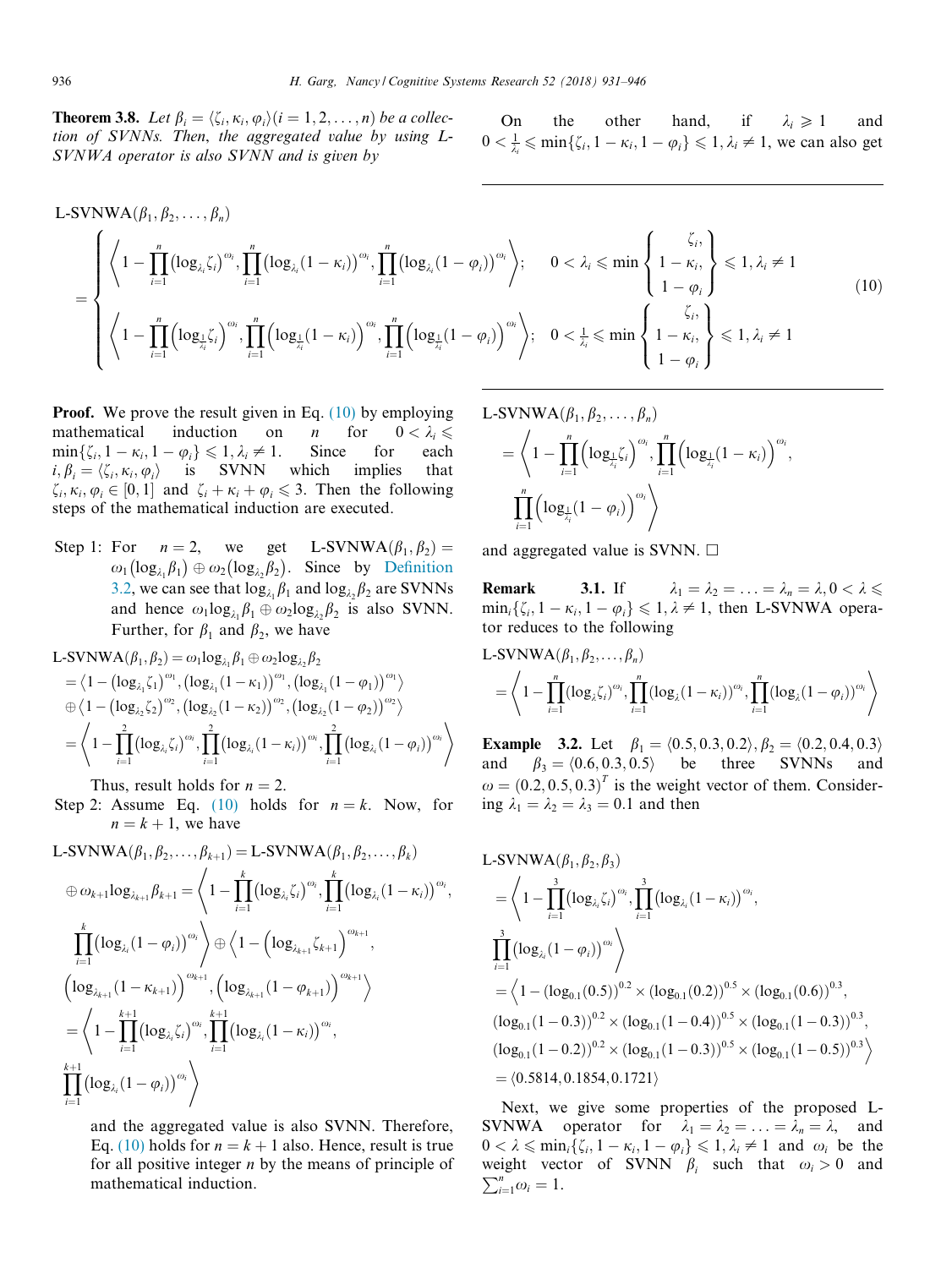**Property 3.1.** If all SVNNs  $\beta_i = \beta(i = 1, 2, ..., n)$ , then L-SVNWA $(\beta_1, \beta_2, \ldots, \beta_n) = \log_{\lambda} \beta$ 

**Proof.** Let  $\beta = \langle \zeta, \kappa, \varphi \rangle$  is SVNN such that  $\beta_i = \beta$  for all i. Then, by [Theorem 3.8,](#page-5-0) we get

$$
L-SVNWA(\beta_1, \beta_2, ..., \beta_n)
$$
\n
$$
= \left\langle 1 - \prod_{i=1}^n (\log_{\lambda} \zeta_i)^{\omega_i}, \prod_{i=1}^n (\log_{\lambda} (1 - \kappa_i))^{\omega_i}, \prod_{i=1}^n (\log_{\lambda} (1 - \varphi_i))^{\omega_i} \right\rangle
$$
\n
$$
= \left\langle 1 - \prod_{i=1}^n (\log_{\lambda} \zeta)^{\omega_i}, \prod_{i=1}^n (\log_{\lambda} (1 - \kappa))^{\omega_i}, \prod_{i=1}^n (\log_{\lambda} (1 - \varphi))^{\omega_i} \right\rangle
$$
\n
$$
= \left\langle 1 - (\log_{\lambda} \zeta)^{\sum_{i=1}^n \omega_i}, (\log_{\lambda} (1 - \kappa))^{\sum_{i=1}^n \omega_i}, (\log_{\lambda} (1 - \varphi))^{\sum_{i=1}^n \omega_i} \right\rangle
$$
\n
$$
= \left\langle 1 - \log_{\lambda} \zeta, \log_{\lambda} (1 - \kappa), \log_{\lambda} (1 - \varphi) \right\rangle = \log_{\lambda} \beta \qquad \Box
$$

**Property** 3.2. If  $\beta_i = \langle \zeta_i, \kappa_i, \varphi_i \rangle (i = 1, 2, \dots, n)$  with  $\beta^-=\langle \min_i\{\zeta_i\},\max_i\{\kappa_i\},\max_i\{\varphi_i\}\rangle$  and  $\beta^+=\langle \max_i\{\zeta_i\},\rangle$  $\min_i {\kappa_i}$ ,  $\min_i {\varphi_i}$ , then

 $\log_{2} \beta^{-} \leq L\text{-SVNWA}(\beta_1, \beta_2, \ldots, \beta_n) \leqslant \log_{2} \beta^{+}$ 

**Proof.** Since, for any  $i, \min_i {\{\zeta_i\}} \leq {\zeta_i} \leq \max_i {\{\zeta_i\}}$ <br>min  ${\{x_i\}} \leq \kappa_i \leq \max_i {\{\kappa_i\}}$  and min  ${\{\alpha_i\}} \leq \alpha_i \leq \max_i {\{\alpha_i\}}$  $\min_i \{\kappa_i\} \leq \kappa_i \leq \max_i \{\kappa_i\},$  and  $\min_i \{\varphi_i\} \leq \varphi_i \leq \max_i \{\varphi_i\}.$ <br>This implies that  $\beta^- \leq \beta \leq \beta^+$  Assume that This implies that  $\beta^- \leq \beta_i \leq \beta^+$ . Assume that L-SVNWA $(\beta_1,\ldots,\beta_n)=\log_{\lambda}\beta = \langle \zeta_{\beta}, \kappa_{\beta}, \varphi_{\beta} \rangle$ ,  $\log_{\lambda}\beta^{-} = \langle \zeta_{\beta^{-}},$  $\langle\kappa_{\beta^+},\varphi_{\beta^+}\rangle$ ,  $\log_\lambda\beta^+ = \langle\zeta_{\beta^+},\kappa_{\beta^-},\varphi_{\beta^-}\rangle$ . Then, based on the monotonicity of logarithm function, we have

$$
\zeta_{\beta} = 1 - \prod_{i=1}^{n} (\log_{\lambda} \zeta_{i})^{\omega_{i}} \ge 1 - \prod_{i=1}^{n} (\log_{\lambda} \min_{i} {\{\zeta_{i}\}})^{\omega_{i}}
$$
  
\n
$$
= 1 - \log_{\lambda} (\min \{\zeta_{i}\}) = \zeta_{\beta}^{-},
$$
  
\n
$$
\kappa_{\beta} = \prod_{i=1}^{n} (\log_{\lambda} (1 - \kappa_{i}))^{\omega_{i}} \ge \prod_{i=1}^{n} (\log_{\lambda} (1 - \min_{i} {\{\kappa_{i}\}}))^{\omega_{i}}
$$
  
\n
$$
= \log_{\lambda} (1 - \min \{\kappa_{i}\}) = \kappa_{\beta}^{-}
$$
  
\nand  $\varphi_{\beta} = \prod_{i=1}^{n} (\log_{\lambda} (1 - \varphi_{i}))^{\omega_{i}} \ge \prod_{i=1}^{n} (\log_{\lambda} (1 - \min_{i} {\{\varphi_{i}\}}))^{\omega_{i}}$   
\n
$$
= \log_{\lambda} (1 - \min \{\varphi_{i}\}) = \varphi_{\beta}^{-}
$$

Also

$$
\zeta_{\beta} = 1 - \prod_{i=1}^{n} (\log_{\lambda} \zeta_{i})^{\omega_{i}} \leq 1 - \prod_{i=1}^{n} \left( \log_{\lambda} \max_{i} {\{\zeta_{i}\}} \right)^{\omega_{i}}
$$
  
\n
$$
= 1 - \log_{\lambda} (\max \{\zeta_{i}\}) = \zeta_{\beta^{+}},
$$
  
\n
$$
\kappa_{\beta} = \prod_{i=1}^{n} (\log_{\lambda} (1 - \kappa_{i}))^{\omega_{i}} \leq \prod_{i=1}^{n} \left( \log_{\lambda} (1 - \max_{i} {\{\kappa_{i}\}}) \right)^{\omega_{i}}
$$
  
\n
$$
= \log_{\lambda} (1 - \max \{\kappa_{i}\}) = \kappa_{\beta^{+}}
$$

and 
$$
\varphi_{\beta} = \prod_{i=1}^{n} (\log_{\lambda}(1 - \varphi_{i}))^{\omega_{i}} \le \prod_{i=1}^{n} \left( \log_{\lambda}(1 - \max_{i} {\varphi_{i}}) \right)^{\omega_{i}}
$$
  
=  $\log_{\lambda}(1 - \max{\varphi_{i}}) = \varphi_{\beta^{+}}$ 

Based on score function, we get

$$
S(\log_{\lambda}\beta)=\zeta_{\beta}-\kappa_{\beta}-\varphi_{\beta}\leqslant \zeta_{\beta^{+}}-\kappa_{\beta^{-}}-\varphi_{\beta^{-}}=S(\log_{\lambda}\beta^{+})
$$

and

$$
S(\log_{\lambda}\beta)=\zeta_{\beta}-\kappa_{\beta}-\varphi_{\beta}\geqslant \zeta_{\beta^{-}}-\kappa_{\beta^{+}}-\varphi_{\beta^{+}}=S(\log_{\lambda}\beta^{-})
$$

Hence,  $S(\log_{2}\beta^{-}) \leq S(\log_{2}\beta) \leq S(\log_{2}\beta^{+})$ . Now, we discuss the three cases:

- Case 1: If  $S(\log_{2}\beta^{-}) < S(\log_{2}\beta) < S(\log_{2}\beta^{+})$ , then result holds.
- Case 2: If  $S(log_{\lambda}\beta^{+}) = S(log_{\lambda}\beta)$  then  $\zeta_{\beta} \kappa_{\beta} \varphi_{\beta} = \zeta_{\beta^{+}} \zeta_{\beta}$  $\kappa_{\beta} - \varphi_{\beta}$  which implies that  $\zeta_{\beta} = \zeta_{\beta}$ ,  $\kappa_{\beta} = \kappa_{\beta}$ and  $\varphi_{\beta} = \varphi_{\beta}$  and hence  $H(\log_{\lambda} \beta^+) = H(\log_{\lambda} \beta)$ .
- Case 3: If  $S(log_{\lambda}\beta^{-}) = S(log_{\lambda}\beta)$  then  $\zeta_{\beta} \kappa_{\beta} \varphi_{\beta} = \zeta_{\beta} \varphi_{\beta}$  $\kappa_{\beta^+} - \varphi_{\beta^+}$  which implies that  $\zeta_{\beta} = \zeta_{\beta^-}, \kappa_{\beta} = \kappa_{\beta^+}$ and  $\varphi_{\beta} = \varphi_{\beta^+}$  and hence  $H(\log_{\lambda} \beta^{-}) = H(\log_{\lambda} \beta)$ .

Therefore, by combining all these cases, we get

$$
\log_{\lambda} \beta^{-} \leqslant \text{L-SVNWA}(\beta_1, \beta_2, \ldots, \beta_n) \leqslant \log_{\lambda} \beta^{+} \qquad \square
$$

**Property 3.3.** Let  $\beta_i = \langle \zeta_i, \kappa_i, \varphi_i \rangle$  and  $\beta_i^* = \langle \zeta_i^*, \kappa_i^*, \varphi_i^* \rangle (i = 1, 2, \ldots, n)$  be two collections of SVNNs If  $\zeta \leq \zeta^*$ 1, 2, ..., n) be two collections of SVNNs. If  $\zeta_i \leq \zeta_i^*$ ,<br> $\kappa_i > \kappa^*$  (a)  $\geq \omega^*$  then  $\kappa_i \geqslant \kappa_i^*, \varphi_i \geqslant \varphi_i^*,$  then

$$
L-SVNWA(\beta_1, \beta_2, \ldots, \beta_n) \leq L-SVNWA(\beta_1^*, \beta_2^*, \ldots, \beta_n^*)
$$

**Proof.** Follows from the above, so we omit here.  $\Box$ 

Definition 3.4. A logarithmic SVN ordered weighted average (L-SVNOWA) operator is a mapping L-SVNOWA :  $\Theta^n \to \Theta$ , such that  $\omega = (\omega_1, \omega_2, ..., \omega_n)^T$ , with  $\omega_i > 0$  and  $\sum_{i=1}^n \omega_i = 1$ , and

$$
L-SVNOWA(\beta_1, \beta_2, ..., \beta_n)
$$
  
=  $(\omega_1 \log_{\lambda_{\sigma(1)}} \beta_{\sigma(1)}) \oplus (\omega_2 \log_{\lambda_{\sigma(2)}} \beta_{\sigma(2)}) \oplus \cdots$   
 $\oplus (\omega_n \log_{\lambda_{\sigma(n)}} \beta_{\sigma(n)})$  (11)

where  $0 < \lambda_{\sigma(i)} \leqslant \min\{\zeta_{\sigma(i)}, 1 - \kappa_{\sigma(i)}, 1 - \varphi_{\sigma(i)}\} \leqslant 1, \lambda_{\sigma(i)} \neq 1$ and  $\sigma$  is the permutation of  $(1, 2, \ldots, n)$  such that  $\beta_{\sigma(i-1)} \geq \beta_{\sigma(i)}$  for  $i = 2, 3, \ldots, n$ .

Theorem 3.9. For a collection of SVNNs  $\beta_i = \langle \zeta_i, \kappa_i, \varphi_i \rangle (i = 1, 2, \dots, n)$ , the aggregated value by<br>using L-SVNOWA operator is still SVNN and given by using L-SVNOWA operator is still SVNN and given by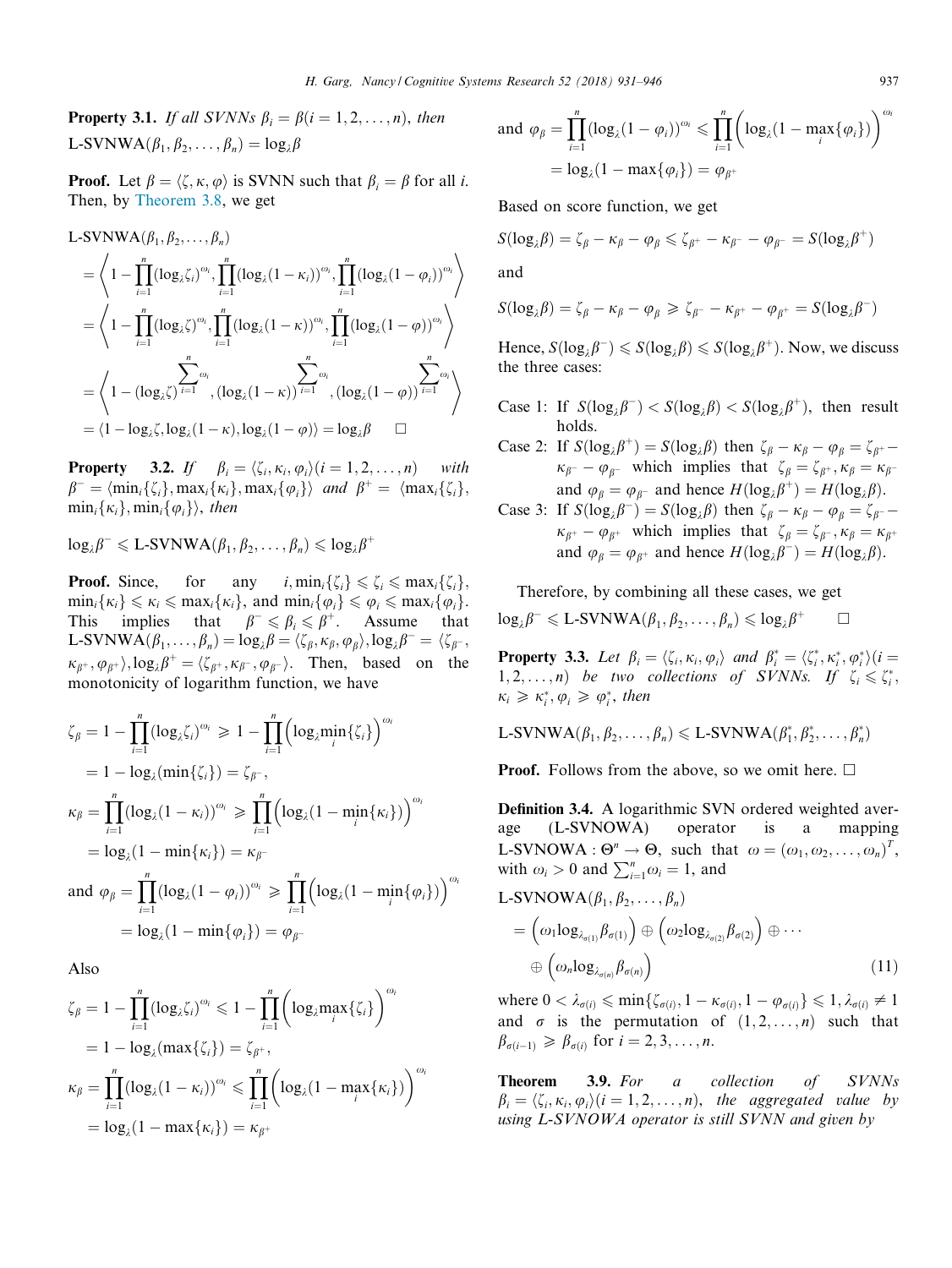<span id="page-7-0"></span>L-SVNOWA $(\beta_1, \beta_2, \ldots, \beta_n)$ 

$$
= \begin{cases} \left\langle 1 - \prod_{i=1}^{n} \left( \log_{\lambda_{\sigma(i)}} \zeta_{\sigma(i)} \right)^{\omega_{i}}, \prod_{i=1}^{n} \left( \log_{\lambda_{\sigma(i)}} (1 - \kappa_{\sigma(i)}) \right)^{\omega_{i}}, \prod_{i=1}^{n} \left( \log_{\lambda_{\sigma(i)}} (1 - \varphi_{\sigma(i)}) \right)^{\omega_{i}} \right\rangle; & 0 < \lambda_{\sigma(i)} \leq \min_{i} \left\{ 1 - \kappa_{\sigma(i)} \atop 1 - \varphi_{\sigma(i)} \right\} \leq 1, \lambda_{\sigma(i)} \neq 1 \\ \left\langle 1 - \prod_{i=1}^{n} \left( \log_{\frac{1}{\lambda_{\sigma(i)}}} \zeta_{\sigma(i)} \right)^{\omega_{i}}, \prod_{i=1}^{n} \left( \log_{\frac{1}{\lambda_{\sigma(i)}}} (1 - \kappa_{\sigma(i)}) \right)^{\omega_{i}}, \prod_{i=1}^{n} \left( \log_{\frac{1}{\lambda_{\sigma(i)}}} (1 - \varphi_{\sigma(i)}) \right)^{\omega_{i}} \right\rangle; & 0 < \frac{1}{\lambda_{\sigma(i)}} \leq \min_{i} \left\{ 1 - \kappa_{\sigma(i)} \atop 1 - \varphi_{\sigma(i)} \right\} \leq 1, \lambda_{\sigma(i)} \neq 1 \end{cases}
$$
(12)

**Proof.** The proof follows from [Theorem 3.8.](#page-5-0)  $\Box$ 

**Definition 3.5.** Let  $\beta_i = \langle \zeta_i, \kappa_i, \varphi_i \rangle (i = 1, 2, \dots, n)$  be a collection of SVNNs,  $0 \le \lambda_i \le \min\{\zeta_i, 1 - \kappa_i, 1 - \varphi_i\} \le 1$ ,  $\lambda_i \neq 1$  and let L-SVNWG :  $\Theta^n \rightarrow \Theta$ . If

$$
\begin{aligned} \text{L-SVNWG}(\beta_1, \beta_2, \dots, \beta_n) &= \left(\log_{\lambda_1} \beta_1\right)^{\omega_1} \\ &\otimes \left(\log_{\lambda_2} \beta_2\right)^{\omega_2} \otimes \dots \\ &\otimes \left(\log_{\lambda_n} \beta_n\right)^{\omega_n} \end{aligned} \tag{13}
$$

then the function L-SVNWG is called logarithmic SVN weighted geometric operator, where  $\omega = (\omega_1, \omega_2, \dots, \omega_n)^T$ <br>is the weight vector of  $\log R$  with  $\omega > 0$  and  $\sum_{n=1}^{\infty} \omega_n = 1$ is the weight vector of  $\log_{\lambda_i} \beta_i$  with  $\omega_i > 0$  and  $\sum_{i=1}^n \omega_i = 1$ .

Theorem 3.10. The aggregated value by L-SVNWG operator for SVNNs  $\beta_i = \langle \zeta_i, \kappa_i, \varphi_i \rangle$  is also SVNN and is given by

Definition 3.6. A logarithmic SVN ordered weighted geometric (L-SVNOWG) operator is a mapping L-SVNOWG :  $\Theta^n \to \Theta$ , such that  $\omega = (\omega_1, \omega_2, ..., \omega_n)^T$ ,<br>with  $\omega > 0$  and  $\sum^n \omega_i = 1$  and with  $\omega_i > 0$  and  $\sum_{i=1}^n \omega_i = 1$ , and

$$
L-SVNOWG(\beta_1, \beta_2, ..., \beta_n)
$$
  
=  $(log_{\lambda_{\sigma(1)}} \beta_{\sigma(1)})^{\omega_1} \otimes (log_{\lambda_{\sigma(2)}} \beta_{\sigma(2)})^{\omega_2} \otimes ...$   
 $\otimes (log_{\lambda_{\sigma(n)}} \beta_{\sigma(n)})^{\omega_n}$  (15)

where  $0 < \lambda_{\sigma(i)} \leqslant \min\{\zeta_{\sigma(i)}, 1 - \kappa_{\sigma(i)}, 1 - \varphi_{\sigma(i)}\} \leqslant 1, \lambda_{\sigma(i)} \neq 1$ and  $\sigma$  is the permutation of  $(1, 2, \ldots, n)$  such that  $\beta_{\sigma(i-1)} \geq \beta_{\sigma(i)}$  for  $i = 2, 3, \ldots, n$ .

Theorem 3.11. For a collection of SVNNs  $\beta_i = \langle \zeta_i, \kappa_i, \varphi_i \rangle (i = 1, 2, \dots, n)$ , the aggregated value by using L-SVNOWG operator is still SVNN and given by

$$
L-SVNWG(\beta_1, \beta_2, ..., \beta_n)
$$
\n
$$
= \begin{cases}\n\left\langle \prod_{i=1}^n (1 - \log_{\lambda_i} \zeta_i)^{\omega_i}, 1 - \prod_{i=1}^n (1 - \log_{\lambda_i} (1 - \kappa_i))^{\omega_i}, 1 - \prod_{i=1}^n (1 - \log_{\lambda_i} (1 - \varphi_i))^{\omega_i} \right\rangle; & 0 < \lambda_i \leq \min_i \left\{ 1 - \kappa_i \atop 1 - \varphi_i \right\} \leq 1, \lambda_i \neq 1 \\
\left\langle \prod_{i=1}^n (1 - \log_{\frac{1}{\lambda_i}} \zeta_i)^{\omega_i}, 1 - \prod_{i=1}^n (1 - \log_{\frac{1}{\lambda_i}} (1 - \kappa_i))^{\omega_i}, 1 - \prod_{i=1}^n (1 - \log_{\frac{1}{\lambda_i}} (1 - \varphi_i))^{\omega_i} \right\rangle; & 0 < \frac{1}{\lambda_i} \leq \min_i \left\{ 1 - \kappa_i \atop 1 - \varphi_i \right\} \leq 1, \lambda_i \neq 1\n\end{cases}
$$
\n(14)

L-SVNOW $G(\beta_1, \beta_2, \ldots, \beta_n)$ 

$$
= \begin{cases} \left\langle \prod_{i=1}^{n} \left(1 - \log_{\lambda_{\sigma(i)}} \zeta_{\sigma(i)}\right)^{\omega_{i}}, 1 - \prod_{i=1}^{n} \left(1 - \log_{\lambda_{\sigma(i)}} (1 - \kappa_{\sigma(i)})\right)^{\omega_{i}}, 1 - \prod_{i=1}^{n} \left(1 - \log_{\lambda_{\sigma(i)}} (1 - \varphi_{\sigma(i)})\right)^{\omega_{i}}\right); \quad 0 < \lambda_{\sigma(i)} \leqslant \min_{i} \left\{1 - \kappa_{\sigma(i)} \atop 1 - \varphi_{\sigma(i)}\right\} \leqslant 1, \lambda_{i} \neq 1 \\ \left\langle \prod_{i=1}^{n} \left(1 - \log_{\frac{1}{\lambda_{\sigma(i)}} \zeta_{\sigma(i)}}\right)^{\omega_{i}}, 1 - \prod_{i=1}^{n} \left(1 - \log_{\frac{1}{\lambda_{\sigma(i)}} (1 - \kappa_{\sigma(i)})}\right)^{\omega_{i}}, 1 - \prod_{i=1}^{n} \left(1 - \log_{\frac{1}{\lambda_{\sigma(i)}} (1 - \varphi_{\sigma(i)})}\right)^{\omega_{i}}\right); \quad 0 < \frac{1}{\lambda_{\sigma(i)}} \leqslant \min_{i} \left\{\frac{\zeta_{\sigma(i)}}{1 - \kappa_{\sigma(i)}}\right\} \leqslant 1, \lambda_{i} \neq 1 \end{cases}
$$
\n
$$
(16)
$$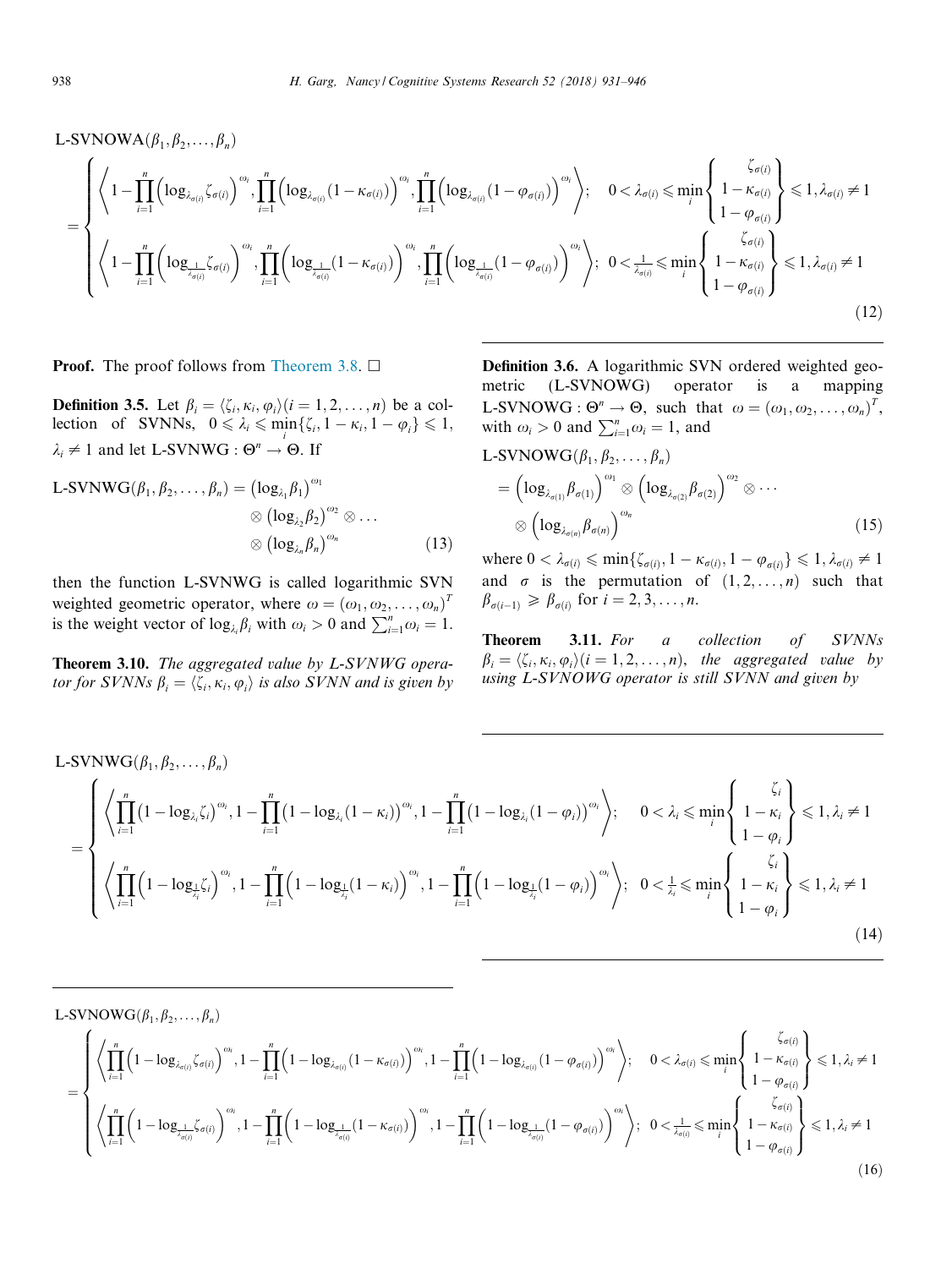<span id="page-8-0"></span>**Proof.** Similar to [Theorem 3.8.](#page-5-0)  $\Box$ 

As similar to L-SVNWA operator, the L-SVNOWA, L-SVNOWG and L-SVNWG operators also have the same properties. Furthermore, if  $\lambda_1 = \lambda_2 = ... = \lambda_n =$ <br>  $\lambda_1 \geq 0 \leq k \leq \min \{k, \ldots, 1 - k, \ldots, 1 - \ldots, \ldots, k-1 - \text{ then } 1 - \ldots \}$  $\lambda, 0 < \lambda \leqslant \min_{i} {\lbrace \zeta_{\sigma(i)}, 1 - \kappa_{\sigma(i)}, 1 - \varphi_{\sigma(i)} \rbrace} \leqslant 1,$  then L-SVNOWA, LSVNOWG operators becomes

L-SVNOWA $(\beta_1, \beta_2, \ldots, \beta_n)$  $=\left\langle 1-\prod_{i=1}^{n}\right\rangle$  $\left(\log_{\lambda} \zeta_{\sigma(i)}\right)^{\omega_i}, \prod_{i=1}^n$  $\prod_{i=1} \left( \log_{\lambda}(1-\kappa_{\sigma(i)}) \right)^{\omega_i},$ \*  $\prod^n$  $\left\langle \prod_{i=1}^n \left( \log_\lambda(1-\varphi_{\sigma(i)}) \right)^{\omega_i} \right\rangle$ 

and

L-SVNOW $G(\beta_1, \beta_2, \ldots, \beta_n)$ 

$$
= \left\langle \prod_{i=1}^n \left(1 - \log_\lambda \zeta_{\sigma(i)}\right)^{\omega_i}, 1 - \prod_{i=1}^n \left(1 - \log_\lambda(1 - \kappa_{\sigma(i)})\right)^{\omega_i}, 1 - \prod_{i=1}^n \left(1 - \log_\lambda(1 - \varphi_{\sigma(i)})\right)^{\omega_i} \right\rangle
$$

## 4. Proposed MADM method

In this section, a decision making method present under SVN information based on the proposed operators. For it, consider a MADM problem with 'm' different alternatives denoted by  $A_1, A_2, \ldots, A_m$  and are evaluated under the set of 'n' different attribute  $C_1, C_2, \ldots, C_n$  with weight vector is  $\omega = (\omega_1, \omega_2, \dots, \omega_n)^T$ <br> $\sum_{n=1}^{n} \Delta_{n}$  expert 1 is  $\omega = (\omega_1, \omega_2, ..., \omega_n)^T$  such that  $\omega_j > 0$  and  $\sum_{i=1}^n \omega_i = 1$ . An expert has evaluated these alternatives  $j_{-1}^{n} \omega_j = 1$ . An expert has evaluated these alternatives and gives their preferences as SVNNs  $\beta_{ij} = \langle \zeta_{ij}, \kappa_{ij}, \varphi_{ij} \rangle$ such that  $0 \le \zeta_{ii}, \kappa_{ij}, \varphi_{ii} \le 1$  and  $\zeta_{ii} + \kappa_{ij} + \varphi_{ii} \le 3$ . The collection information of all the alternatives are summarized in decision-matrix D as

$$
D = \begin{array}{ccccc} & C_1 & C_2 & \dots & C_n \\ A_1 & \beta_{11} & \beta_{12} & \dots & \beta_{1n} \\ A_2 & \beta_{21} & \beta_{22} & \dots & \beta_{2n} \\ \vdots & \vdots & \vdots & \ddots & \vdots \\ A_m & \beta_{m1} & \beta_{m2} & \dots & \beta_{mn} \end{array}
$$

On the other hand, the logarithm base index for these SVNNs are denoted by  $\lambda_{ii}$  where  $0 < \lambda_{ij} \leqslant \min\{\zeta_{ij}, 1 - \kappa_{ij}, 1 - \varphi_{ij}\} \leqslant 1, \lambda_{ij} \neq 1$  for  $i = 1, 2, \ldots, m; j = 1, 2, \ldots, n$  and are summarized in the matrix format  $\Lambda = (\lambda_{ij})_{m \times n}$  as

$$
\Lambda = \begin{pmatrix} \lambda_{11} & \lambda_{12} & \dots & \lambda_{1n} \\ \lambda_{21} & \lambda_{22} & \dots & \lambda_{2n} \\ \vdots & \vdots & \ddots & \vdots \\ \lambda_{m1} & \lambda_{m2} & \dots & \lambda_{mn} \end{pmatrix}
$$

By using the logarithm operation on each SVNN  $\beta_{ii}$ , we convert the given decision matrix  $D$  into its equivalent logarithm score matrix S as

$$
S = \begin{pmatrix} C_1 & C_2 & \dots & C_n \\ A_1 & S(\log_{\lambda_{11}} \beta_{11}) & S(\log_{\lambda_{12}} \beta_{12}) & \dots & S(\log_{\lambda_{1n}} \beta_{1n}) \\ S(\log_{\lambda_{21}} \beta_{21}) & S(\log_{\lambda_{22}} \beta_{22}) & \dots & S(\log_{\lambda_{2n}} \beta_{2n}) \\ \vdots & \vdots & \vdots & \ddots & \vdots \\ S(\log_{\lambda_{m1}} \beta_{m1}) & S(\log_{\lambda_{m2}} \beta_{m2}) & \dots & S(\log_{\lambda_{mn}} \beta_{mn}) \end{pmatrix}
$$
(17)

where

 $S(\log_{\lambda_{ij}}\beta_{ij}) = 1 - \log_{\lambda_{ij}}\zeta_{ij} - \log_{\lambda_{ij}}(1 - \kappa_{ij}) - \log_{\lambda_{ij}}(1 - \varphi_{ij})$  is the score function of  $\log_{\lambda_{ij}}\beta_{ij}$ .

The attribute weights plays a significant role during the ranking order of the alternatives and hence in the decision making process, a weighted sum of each alternative, called as suitability function  $Q(A_i)$ , is obtained as

$$
Q(A_i) = \sum_{j=1}^{n} \omega_j S_{ij}; \quad i = 1, 2, ..., m
$$
 (18)

Based on this function, a mathematical programming model for determining the weight vector is formulated as below.

$$
\max f = \sum_{i=1}^{m} Q(A_i)
$$
  
s.t. 
$$
\sum_{j=1}^{n} \omega_j = 1
$$
  

$$
\omega_j \ge 0; \quad \omega \in H
$$
  
where  $Q(A_i) = \sum_{j=1}^{n} \omega_j S_{ij}$  (19)

Here,  $O(A_i)$  represents the overall score function for each alternative  $A_i(i = 1, 2, ..., m)$ . After solving this model, we get the weight vector  $\omega = (\omega_1, \omega_2, ..., \omega_n)^T$ .<br>Now based on these weight vectors aggregate all the pref-Now, based on these weight vectors, aggregate all the preference values either by using L-SVNWA or L-SVNWG or L-SVNOWA or L-SVNOWG and get the collective one  $\beta_i$ . Finally, rank the alternative based on the score value of the aggregated number  $\beta_i$  and chose the best choice according to the highest value.

In the nutshells, after combination all the above demonstrations, our proposed decision making method under SVNN environment has been summarized as follows.

- Step 1: Formulate the neutrosophic decision matrix D of rating values of the alternative  $A_i$  with respect to attribute  $G_j$  denoted by  $\beta_{ij} = \langle \zeta_{ij}, \kappa_{ij}, \varphi_{ij} \rangle$  and the parameters  $\lambda_{ij}$  for  $i = 1, 2, \ldots, m; j = 1, 2, \ldots, n$ .
- Step 2: Convert the above matrix into the score matrix S by using Eq.  $(17)$ .
- Step 3: Solve the optimization model (19) based on the partial known weight information  $H$  about the attribute and get weight vector  $\omega =$  $(\omega_1, \omega_2, \ldots, \omega_n)^T$ .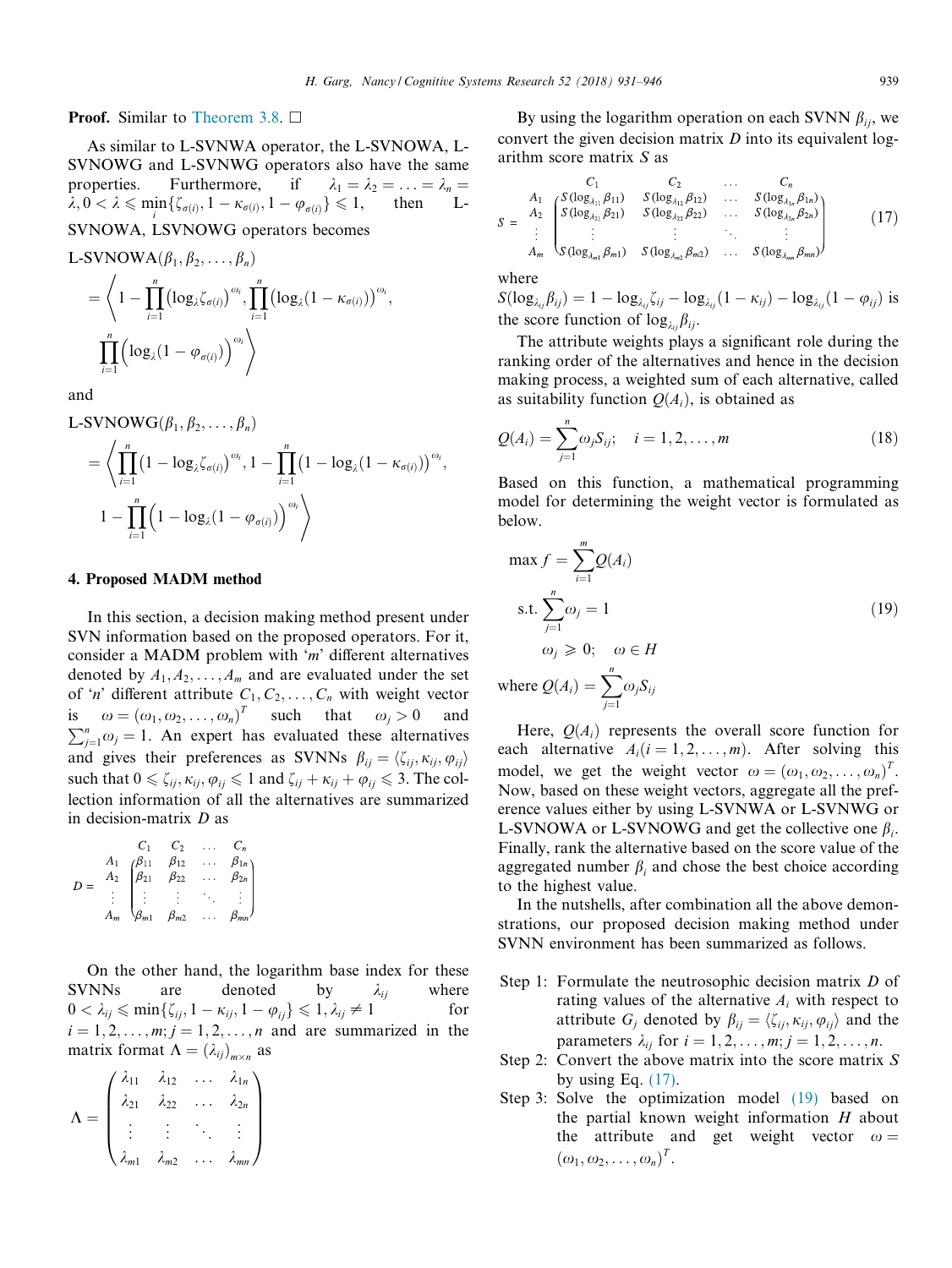- <span id="page-9-0"></span>Step 4: Utilize the appropriate aggregation operator either L-SVNWA, or L-SVNOWA, or L-SVNWG or L-SVNOWG to aggregate the different preferences of the decision maker.
- Step 5: Rank the alternative by using score function and chose the best alternative(s).

projects Ltd."  $(A_4)$ , and "Tata Infrastructure Ltd."  $(A_5)$  bid for these projects. Then, the aim of the government is to recognize the best internet service to their own citizens. The procedure for selecting the best internet service provider is summarized in the following steps.

# Step 1: The rating values of the expert towards the five alternatives  $A_i$  ( $i = 1, 2, 3, 4, 5$ ) are listed as

|  | $C_1$                                         | $C_2$           | $C_3$ and $C_4$                 | $C_4$ and $C_4$                 | $C_5$                           |
|--|-----------------------------------------------|-----------------|---------------------------------|---------------------------------|---------------------------------|
|  | $A_1 \quad \text{{\emph{7}}} (0.5, 0.3, 0.4)$ | (0.5, 0.2, 0.3) | $\langle 0.2, 0.2, 0.6 \rangle$ | (0.3, 0.2, 0.4)                 | (0.3, 0.3, 0.4)                 |
|  | $A_2$ (0.7, 0.1, 0.3)                         | (0.7, 0.2, 0.3) | $\langle 0.6, 0.3, 0.2 \rangle$ | (0.6, 0.4, 0.2)                 | $\langle 0.7, 0.1, 0.2 \rangle$ |
|  | $D = A_3 \mid (0.5, 0.3, 0.4)$                | (0.6, 0.2, 0.4) | $\langle 0.6, 0.1, 0.2 \rangle$ | (0.5, 0.1, 0.3)                 | (0.6, 0.4, 0.3)                 |
|  | $A_4$ (0.7, 0.3, 0.2)                         | (0.7, 0.2, 0.2) | (0.4, 0.5, 0.2)                 | $\langle 0.5, 0.2, 0.2 \rangle$ | (0.4, 0.5, 0.4)                 |
|  | $A_5 \quad \{(0.4, 0.1, 0.3)\}$               | (0.5, 0.1, 0.2) | (0.4, 0.1, 0.5)                 | (0.4, 0.3, 0.6)                 | (0.3, 0.2, 0.4)                 |
|  |                                               |                 |                                 |                                 |                                 |

# 5. Illustrative example

The proposed approach is illustrating with a practical example which is stated as below.

# 5.1. Case study

Goods and Services Tax (GST) is an indirect tax which is designed to make India an integrated common market. While GST promises to user in an era of unified indirect tax regime, integrating India into a single homogenous market, it comes with certain complications inherited from the legacy tax regime. With the government gearing up to enforce the GST in Punjab from July 1, the issue of traders having limited computer knowledge and poor connectivity. In order to counter this, the state government has planned to train more than 2000 youths as 'GST Mitra' to cater the traders. Punjab GST Mitra Scheme, which has to be started as pilot project from Patiala, proposes to assist tax payers in furnishing the details of outward supplies, inward supplies and returns, filing claims or refunds, filing any other applications etc., in GST Regime. It aims to create a group of Tax professionals available in the locality or at the doorstep of tax payer, at affordable costs throughout State of Punjab.

The poor internet connectivity in far-flung areas has emerged as a big stumbling block in the success of 'GST Mitra' scheme. In order to provide the online services to run this scheme, state government is planning to give contract combinedly to private mobile service provider along with state-owned BSNL. For this, the Indian government had been issued the global tender to select the contractor for these projects in the newspaper and considered the five attribute required for its namely, Technology Expertise  $(C_1)$ , Service quality  $(C_2)$ , Bandwidth  $(C_3)$ , Internet speed  $(C_4)$  and Customer Services  $(C_5)$ . The importance of these attribute is taken as partially known. The five contractors (i.e. alternatives) namely, ''Jaihind Road Builders private (Pvt.) limited (Ltd.)"  $(A_1)$ , "J.K. Construction"  $(A_2)$ , "Build quick Infrastructure Pvt. Ltd."  $(A_3)$ , "Relcon Infra

In this matrix, corresponding to alternative  $A_1$ under criterion  $C_1$ , when we ask the opinion of an expert about the alternative  $A_1$  with respect to the criterion  $C_1$ , he or she may that the possibility degree in which the statement is good is 0.5, the statement is false is 0.4 and the degree in which he or she is unsure is 0.3. The other values in the matrix have similar meanings. Furthermore, the preferences of the logarithm base  $\lambda_{ii}$ are summarized as

$$
\Lambda = \begin{pmatrix} 0.4 & 0.3 & 0.1 & 0.2 & 0.2 \\ 0.4 & 0.2 & 0.3 & 0.4 & 0.3 \\ 0.3 & 0.4 & 0.3 & 0.2 & 0.4 \\ 0.4 & 0.2 & 0.3 & 0.4 & 0.1 \\ 0.3 & 0.4 & 0.2 & 0.3 & 0.2 \end{pmatrix}
$$

# Step 2: By using Eq.  $(17)$ , the score matrix *M* is

|  |                                                                                                | $C_1$ $C_2$ $C_3$ $C_4$ $C_5$ |  |
|--|------------------------------------------------------------------------------------------------|-------------------------------|--|
|  | $A_1$ $[-0.7032$ $-0.0573$ $-0.1938$ $-0.2041$ $-0.2871$                                       |                               |  |
|  | $A_2$ 0.1065 0.4181 0.0941 -0.3585 0.4309                                                      |                               |  |
|  | $M = A_3$ -0.2962 -0.3585 0.3029 0.2822 -0.5042<br>$A_4$ -0.0220 0.5011 -0.5221 -0.2435 0.0792 |                               |  |
|  |                                                                                                |                               |  |
|  | $A_5$ $\begin{bmatrix} -0.1448 & -0.1150 & -0.0655 & -0.8184 & -0.2041 \end{bmatrix}$          |                               |  |

Step 3: Assume that the partial weight information about the attribute weights as given by decision maker is  $H = \{0.15 \le \omega_1 \le 0.20, 0.2 \le \omega_2 \le$  $0.3, 0.2 \leq \omega_3 \leq 0.4, 0.22 \leq \omega_4 \leq 0.25, 0.15 \leq \omega_5$  $\leq 0.20$ . Based on this information, an optimization model has been formulated as

max  $f = -0.7032\omega_1 - 0.0573\omega_2 - 0.1938\omega_3 - 0.2041\omega_4$  $-0.2871\omega_5 + 0.1065\omega_1 + 0.4181\omega_2 + 0.0941\omega_3$  $-0.3585\omega_4 + 0.4309\omega_5 - 0.2962\omega_1 - 0.3585\omega_2$  $+0.3029\omega_3 + 0.2822\omega_4 - 0.5042\omega_5 - 0.0220\omega_1$  $+0.5011\omega_2 - 0.5221\omega_3 - 0.2435\omega_4 + 0.0792\omega_5$  $-0.1448\omega_1 - 0.1150\omega_2 - 0.0655\omega_3 - 0.8184\omega_4$  $-0.2041\omega_5$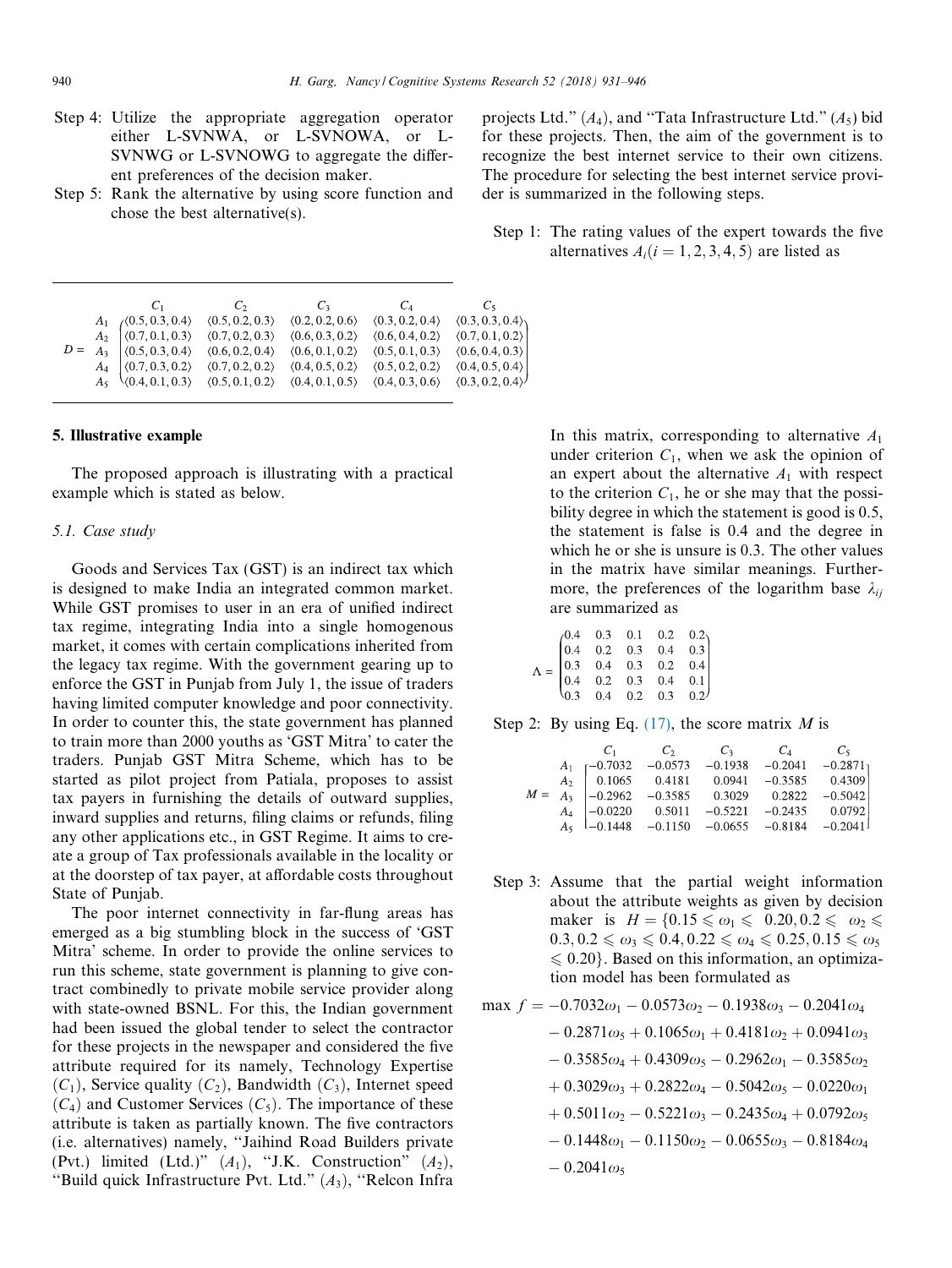i.e. 
$$
f = -1.0598\omega_1 + 0.3884\omega_2 - 0.3844\omega_3
$$
  
\t\t\t $-1.3423\omega_4 - 0.4854\omega_5$   
\t\t\t $s.t. 0.15 \le \omega_1 \le 0.20$   
\t\t\t $0.20 \le \omega_2 \le 0.30$   
\t\t\t $0.20 \le \omega_3 \le 0.40$   
\t\t\t $0.22 \le \omega_4 \le 0.25$   
\t\t\t $0.15 \le \omega_5 \le 0.20$   
\t\t\t $\omega_1 + \omega_2 + \omega_3 + \omega_4 + \omega_5 = 1$   
\t\t\t $\omega_1, \omega_2, \omega_3, \omega_4, \omega_5 \ge 0$ 

and hence after solving we get  $\omega = (0.15, 0.28, 0.20, 0.22, 0.15)^T$  $(0.15, 0.28, 0.20, 0.22, 0.15)^T$ .<br>4a: Utilize the L-SVNWA

Step 4a: Utilize the L-SVNWA aggregation operator, as given in Eq. [\(9\)](#page-4-0), to aggregate all the preference value  $\beta_{ij}$  $(j = 1, 2, 3, 4)$  corresponding to each alternative  $A_i(i = 1, 2, 3, 4, 5)$ , we get the collective values  $\beta_i$  as

$$
\beta_{1} = L-SVNWA(\beta_{11}, \beta_{12}, \beta_{13}, \beta_{14}, \beta_{15})
$$
\n
$$
= \left\langle 1 - \prod_{j=1}^{s} \left( \log_{\lambda_{1j}}(1-\varphi_{1j}) \right)^{\omega_{j}} \right\rangle_{j=1}^{s} \left( \log_{\lambda_{1j}}(1-\kappa_{1j}) \right)^{\omega_{j}},
$$
\n
$$
\prod_{j=1}^{s} \left( \log_{\lambda_{1j}}(1-\varphi_{1j}) \right)^{\omega_{j}} \right\rangle
$$
\n
$$
= \left\langle 1 - (\log_{0.4}(0.5))^{0.15} \times (\log_{0.3}(0.5))^{0.28} \times (\log_{0.2}(0.3))^{0.15},
$$
\n
$$
(\log_{0.4}(0.7))^{0.15} \times (\log_{0.3}(0.8))^{0.22} \times (\log_{0.2}(0.3))^{0.29} \times (\log_{0.2}(0.3))^{0.15},
$$
\n
$$
(\log_{0.2}(0.8))^{0.22} \times (\log_{0.2}(0.7))^{0.15}, (\log_{0.4}(0.6))^{0.20} \times (\log_{0.3}(0.7))^{0.28} \times (\log_{0.1}(0.4))^{0.20} \times (\log_{0.2}(0.6))^{0.22} \times (\log_{0.2}(0.6))^{0.15} \right\rangle
$$
\n
$$
= \langle 0.3130, 0.1753, 0.3544 \rangle
$$
\n
$$
\beta_{2} = L-SVNWA(\beta_{21}, \beta_{22}, \beta_{23}, \beta_{24}, \beta_{25})
$$
\n
$$
= \left\langle 1 - (\log_{0.4}(0.7))^{0.15} \times (\log_{0.2}(0.6))^{0.22} \times (\log_{0.3}(0.7))^{0.28} \times (\log_{0.3}(0.7))^{0.15},
$$
\n
$$
(\log_{0.4}(0.9))^{0.15} \times (\log_{0.4}(0.6))^{0.22} \times (\log_{0.3}(0.7))^{0.15},
$$
\n
$$
(\log_{0.4}(0.9))^{0.15
$$

$$
\beta_4 = \text{L-SVMWA}(\beta_{41}, \beta_{42}, \beta_{43}, \beta_{44}, \beta_{45})
$$
\n
$$
= \left\langle 1 - (\log_{0.4}(0.7))^{0.15} \times (\log_{0.2}(0.7))^{0.28} \times (\log_{0.1}(0.4))^{0.15}, (log_{0.4}(0.7))^{0.15} \times (log_{0.2}(0.8))^{0.28} \times (log_{0.1}(0.4))^{0.15}, (log_{0.4}(0.7))^{0.15} \times (log_{0.2}(0.8))^{0.28} \times (log_{0.3}(0.5))^{0.20}
$$
\n
$$
\times (log_{0.4}(0.8))^{0.22} \times (log_{0.1}(0.5))^{0.15}, (log_{0.4}(0.8))^{0.15}
$$
\n
$$
\times (log_{0.2}(0.8))^{0.28} \times (log_{0.3}(0.8))^{0.20} \times (log_{0.4}(0.8))^{0.22}
$$
\n
$$
\times (log_{0.1}(0.6))^{0.15} = \langle 0.5585, 0.2736, 0.1942 \rangle
$$
\n
$$
\beta_5 = \text{L-SVMWA}(\beta_{51}, \beta_{52}, \beta_{53}, \beta_{54}, \beta_{55})
$$
\n
$$
= \left\langle 1 - (log_{0.3}(0.4))^{0.15} \times (log_{0.4}(0.5))^{0.28} \times (log_{0.2}(0.3))^{0.15}, (log_{0.2}(0.9))^{0.15}, (log_{0.3}(0.9))^{0.15} \times (log_{0.3}(0.9))^{0.28} \times (log_{0.2}(0.9))^{0.20} \times (log_{0.3}(0.7))^{0.22} \times (log_{0.2}(0.8))^{0.28} \times (log_{0.3}(0.7))^{0.28}
$$
\n
$$
\times (log_{0.4}(0.8))^{0.28} \times (log_{0.2}(0.5))^{0.20} \times (log_{0.3}(0.4))^{0.22}
$$
\n
$$
\times (log_{0.4}(0.8))^{0.28} \times (log_{
$$

Step 4b: On the other hand, if we utilize L-SVNWG aggregation operator, given in Eq. [\(14\)](#page-7-0) to aggregate the decision information, then the values are

$$
\beta_1 = \text{L-SVMWG}(\beta_{11}, \beta_{12}, \beta_{13}, \beta_{14}, \beta_{15})
$$
\n
$$
= \left\langle (1 - \log_{0.4}(0.5))^{0.15} \times (1 - \log_{0.3}(0.5))^{0.28} \times (1 - \log_{0.1}(0.2))^{0.20} \times (1 - \log_{0.2}(0.3))^{0.22} \times (1 - \log_{0.2}(0.3))^{0.15}, 1 - (1 - \log_{0.4}(0.7))^{0.15} \times (1 - \log_{0.3}(0.8))^{0.28} \times (1 - \log_{0.1}(0.8))^{0.20} \times (1 - \log_{0.2}(0.8))^{0.22} \times (1 - \log_{0.2}(0.7))^{0.15}, 1 - (1 - \log_{0.4}(0.6))^{0.15} \times (1 - \log_{0.3}(0.7))^{0.28} \times (1 - \log_{0.1}(0.4))^{0.20} \times (1 - \log_{0.2}(0.6))^{0.22} \times (1 - \log_{0.2}(0.6))^{0.15} \right\rangle = \langle 0.3006, 0.1992, 0.3709 \rangle
$$

Similarly, for other alternatives, we can obtain  $\beta_2 = \langle 0.6147, 0.2764, 0.2421 \rangle, \beta_3 = \langle 0.4899, 0.2490,$ 0.3819),  $\beta_4 = \langle 0.4416, 0.3313, 0.2004 \rangle$ , and  $\beta_5 =$  $(0.2724, 0.1488, 0.4597)$ .

Step 5: The score values of the aggregated number  $\beta_i$  (i = 1, 2, 3, 4, 5) corresponding to L-SVNWA operator are  $S(\beta_1) = -0.2168, S(\beta_2) = 0.2185$ ,  $S(\beta_3) = -0.0066, S(\beta_4) = 0.0907$  and  $S(\beta_5) =$  $-0.2158$ . Thus, the ranking order of the alternatives is  $A_2 \succ A_4 \succ A_3 \succ A_5 \succ A_1$ . On the other hand, these score values of the aggregated number corresponding to L-SVNWG operator are  $S(\beta_1) = -0.2695, S(\beta_2) = 0.0962, S(\beta_3) =$  $-0.1410$ ,  $S(\beta_4) = -0.0900$  and  $S(\beta_5) = -0.3362$ . Thus, the ranking order of the alternatives is  $A_2 \succ A_4 \succ A_3 \succ A_1 \succ A_5$  in which  $\succ$  means ''preferred to".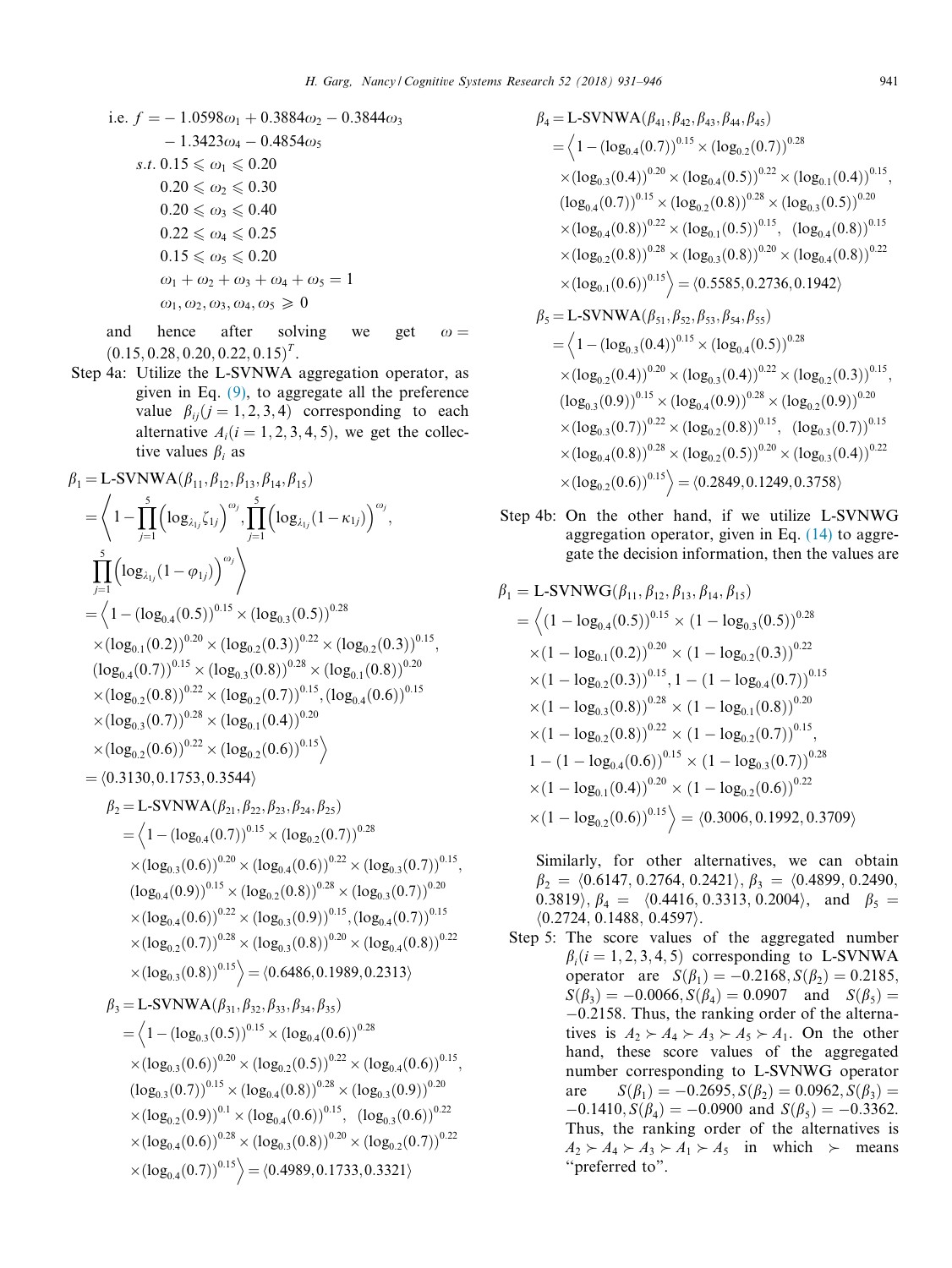From these ranking order, we see that the best alternative remains  $A_2$  by both the operators while the alternative  $A_5 \succ A_1$  for averaging and  $A_1 \succ A_5$  for geometric aggregation operator. Thus, according to the decision maker behavior either as an optimistic or pessimistic, they can select the alternatives accordingly and reach their desired goals.

#### 5.2. Validity test

[Wang and Triantaphyllou \(2008\)](#page-15-0) established the following testing criteria to evaluate the validity of MADM methods.

Test criterion 1: ''An effective MADM method does not change the index of the best alternative by replacing a nonoptimal alternative with a worse alternative without shifting the corresponding importance of every decision attribute".

Test criterion 2: ''To an effective MADM method must be satisfied transitive property".

Test criterion 3: ''If we decomposed a MADM problem into the sub DM problems and same MADM method is utilized on subproblems to rank alternatives, the collective ranking of alternatives must be identical to ranking of undecomposed DM problem".

## 5.2.1. Validity test by test criterion 1

Under the test criterion 1, we change the rating value for non-optimal alternative  $A_1$  by an arbitrary worse alternative  $A'_1$  as  $A'_1 = \{(C_1, 0.4, 0.4, 0.6), (C_2, 0.3, 0.4, 0.5), (C_3, 0.4, 0.5), (C_4, 0.2, 0.4, 0.4), (C_5, 0.4, 0.5), (C_6, 0.2, 0.4, 0.4), (C_7, 0.3, 0.5), (C_8, 0.2, 0.4, 0.4), (C_9, 0.3, 0.5), (C_1, 0.2, 0.4, 0.4), (C_1, 0.3, 0.5), (C_2,$  $(C_3, 0.1, 0.5, 0.4), (C_4, 0.2, 0.3, 0.5), (C_5, 0.2, 0.4, 0.4)$  which are summarized as

|  |                                                                                                       | $C_1$ $C_2$ $C_3$ $C_4$ $C_5$   |                                 |                                     |                 |
|--|-------------------------------------------------------------------------------------------------------|---------------------------------|---------------------------------|-------------------------------------|-----------------|
|  |                                                                                                       | $\langle 0.3, 0.4, 0.5 \rangle$ | $\langle 0.1, 0.5, 0.4 \rangle$ | $\langle 0.2, 0.3, 0.5 \rangle$     | (0.2, 0.4, 0.4) |
|  | $A'_1$ $\begin{pmatrix} \langle 0.4, 0.4, 0.6 \rangle \\ \langle 0.7, 0.1, 0.3 \rangle \end{pmatrix}$ | (0.7, 0.2, 0.3)                 | (0.6, 0.3, 0.2)                 | (0.6, 0.4, 0.2)                     | (0.7, 0.1, 0.2) |
|  | $D = A_3 \{(0.5, 0.3, 0.4)\}$                                                                         | (0.6, 0.2, 0.4)                 | $\langle 0.6, 0.1, 0.2 \rangle$ | (0.5, 0.1, 0.3)                     | (0.6, 0.4, 0.3) |
|  | $A_4$ (0.7, 0.3, 0.2)                                                                                 | $\langle 0.7, 0.2, 0.2 \rangle$ | (0.4, 0.5, 0.2)                 | (0.5, 0.2, 0.2)                     | (0.4, 0.5, 0.4) |
|  | $A_5 \quad \langle 0.4, 0.1, 0.3 \rangle$                                                             | $\langle 0.5, 0.1, 0.2 \rangle$ | (0.4, 0.1, 0.5)                 | $(0.4, 0.3, 0.6)$ $(0.3, 0.2, 0.4)$ |                 |
|  |                                                                                                       |                                 |                                 |                                     |                 |

Then, by utilizing the proposed approach using L-SVNWA operator to this transform data, we get the score values of the alternatives  $A_i(i = 1, 2, 3, 4, 5)$  as  $-0.7859, 0.2185, -0.0066, 0.0907$  and  $-0.2158$ . Thus, ranking order of the alternatives is  $A_2 \succ A_4 \succ A_3 \succ A_5 \succ A_1'$  and<br>it validate the test criterion 1 it validate the test criterion 1.

## 5.2.2. Validity test by criteria 2 and 3

Under these test, we have decomposed original DM problem into three sub problems with alternatives  $\{A_1, A_2, A_4, A_5\}, \{A_1, A_3, A_4, A_5\}$  and  $\{A_2, A_3, A_4, A_5\}$ . Now, by applying proposed MADM approach on these alternatives by using L-SVNWA approach then we get  $H_2 \rightarrow A_4 \rightarrow A_5 \rightarrow A_1, A_4 \rightarrow A_3 \rightarrow A_5 \rightarrow A_1$  and  $A_2 \rightarrow A_4 \rightarrow$  $A_3 \rightarrow A_5$  respectively. Therefore, from these, we get the final ranking order as  $A_2 \succ A_4 \succ A_3 \succ A_5 \succ A_1$  which is same as

the original ranking. Hence, it validates test criteria 2 and 3.

# 5.3. Influence of logarithm operation and  $\lambda$  selection in practice

Here, we have investigated the influence of the logarithm operations for SVNNs and the selection of the logarithm base parameter  $\lambda$  in practice. From SVNN  $\beta$ , the operation of logarithm is defined as  $log_2\beta =$  $\langle 1 - \log_2 \zeta, \log_2(1 - \kappa), \log_2(1 - \varphi) \rangle$  and  $0 < \lambda \leq \min{\{\zeta, \zeta\}}$  $1 - \kappa$ ,  $1 - \varphi$  < 1. When  $0 < \lambda < 1$ , log<sub> $\lambda$ </sub> increases as  $\lambda$ increases, however, the larger the value of a real number  $\gamma$ , the smaller the value of log<sub>2</sub> $\gamma$  is.

- (P1) From the properties of the logarithm function of real numbers, and from the definition of  $log_2\beta$ , we observe that
	- (a) There always exists a real number  $\lambda_1 = \zeta^{\frac{1}{1-\zeta}}$  such that that
		- if  $\lambda = \lambda_1$ , then  $1 \log_2 \zeta = \zeta$ ;
		- if  $\lambda > \lambda_1$ , then  $1 \log_\lambda \zeta < \zeta$ ; and<br>• if  $\lambda < \lambda_1$ , then  $1 \log_\lambda \zeta > \zeta$
		- $\overline{a}$ • if  $\lambda < \lambda_1$ , then  $1 - \log_{\lambda} \zeta > \zeta$ .
	- (b) There always exists a real number  $\lambda_2 = (1 \kappa)^{\frac{1}{\kappa}}$ such that
		- If  $\lambda = \lambda_2$ , then  $\log_{\lambda}(1 \kappa) = \kappa$ ;
		- If  $\lambda > \lambda_2$ , then  $\log_{\lambda}(1 \kappa) > \kappa$ ;<br>If  $\lambda > \lambda_2$ , then  $\log_{\lambda}(1 \kappa) < \kappa$
		- $\overline{a}$ If  $\lambda < \lambda_2$ , then  $\log_{\lambda}(1 - \kappa) < \kappa$ .

- (c) There exists a real number  $\lambda_3 = (1 \varphi)^{\frac{1}{\varphi}}$  such that that
	- If  $\lambda = \lambda_3$ , then  $\log_{\lambda}(1 \varphi) = \varphi$ ;
	- If  $\lambda > \lambda_3$ , then  $\log_\lambda(1 \varphi) > \varphi$ ;<br>
	If  $\lambda < \lambda_3$ , then  $\log_\lambda(1 \varphi) < \varphi$  $\overline{a}$
	- If  $\lambda < \lambda_3$ , then  $\log_{\lambda}(1 \varphi) < \varphi$ .
- (P2) If we choose a relative small number  $\lambda$  such that  $\lambda < \lambda_1 < \lambda_2 < \lambda_3$  and  $\lambda < \zeta$  then by part (P1), we have  $1 - \log_{\lambda} \zeta > \zeta, \log_{\lambda}(1 - \kappa) < \kappa$  and  $\log_{\lambda}(1 - \varphi) < \varphi$ . From this, it implies that  $log_{\lambda} \beta > \beta$ , i.e., the value of SVNN  $\beta$  will be increased after applying the logarithmic operator. In other words, the logarithm operator will enhanced the values of SVNN.
- (P3) If we choose the parameter  $\lambda$  in such a way that  $\lambda_1 < \lambda < \lambda_2 < \lambda_3$ , then we get  $1 - \log_2 \zeta < \zeta, \log_2(1 - \varphi) < \varphi$  and  $\log_2(1 - \kappa) < \kappa$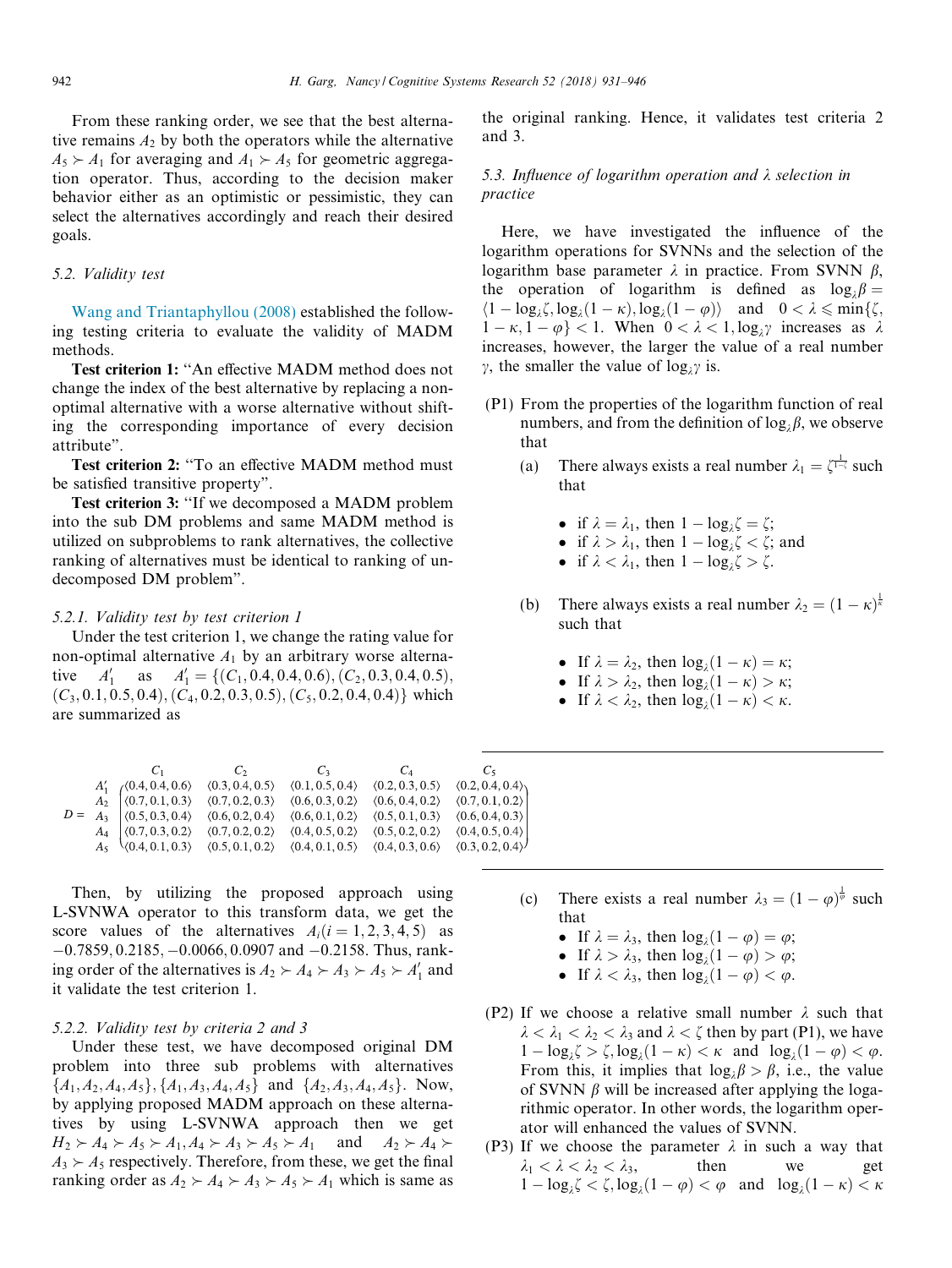which suggests that the value of the truth, indeterminacy and the falsity degrees are decreased after applying the logarithm operator.

- (P4) If we choose the parameter  $\lambda$  in such a way that  $\lambda_1 < \lambda_2 < \lambda < \lambda_3$ , then we get  $1 - \log_2 \zeta < \zeta$ ,  $\log_{\lambda}(1 - \kappa) > \kappa$  and  $\log_{\lambda}(1 - \varphi) < \varphi$  which suggests that the value of the truth and falsity degrees decreases while indeterminacy degree increases after applying the logarithm operator.
- (P5) If we choose a relatively large number  $\lambda$  such that  $\lambda_1 < \lambda_2 < \lambda_3 < \lambda$  then we get  $\log_{\lambda} \beta < \beta$ . That is, the logarithm operator will reduce the value of SVNN.

Therefore, based on this comprehensive evaluation, the decision maker can select the desired value of  $\lambda$  for their suitable task. For instance, if we want to enhance the SVNN which is undervalued for poor information, then we can choose the logarithm operator with a small number  $\lambda$ , and vice versa. This task has been illustrated with the following example.

**Example 5.1.** Consider  $\beta_1 = \langle 0.3, 0.5, 0.3 \rangle$ ,  $\beta_2 = \langle 0.7, 0.2, 0.4 \rangle$ .  $\beta_3 = \langle 0.2, 0.7, 0.1 \rangle$  and  $\beta_4 = \langle 0.4, 0.2, 0.8 \rangle$  be 0.4 $\langle \beta_3 = \langle 0.2, 0.7, 0.1 \rangle$  and  $\beta_4 = \langle 0.4, 0.2, 0.8 \rangle$ four SVNNs, which is the achievement of the employ evaluated by the their senior administrator during their promotion interview. In the following, we show the different comprehensive evaluation based on the above results.

(1) If we utilized traditional SVNWA operator with senior administrator weight  $\omega = (0.25, 0.25, 0.25, ...)$  $(0.25)^T$  towards the rating, then

$$
S_1 = \text{SVNWA}(\beta_1, \beta_2, \beta_3, \beta_4)
$$
  
=  $\left\langle 1 - \prod_{j=1}^4 (1 - \zeta_j)^{\omega_j}, \prod_{j=1}^4 (\kappa_j)^{\omega_j}, \prod_{j=1}^4 (\varphi_j)^{\omega_j} \right\rangle$   
=  $\left\langle 1 - (0.7 \times 0.3 \times 0.8 \times 0.6)^{0.25}, (0.3 \times 0.4 \times 0.1 \times 0.8)^{0.25} \right\rangle$   
=  $\langle 0.4365, 0.3440, 0.3130 \rangle$ 

(2) Assume that the values of  $\beta_i$  ( $j = 1, 2, 3, 4$ ) are all undervalued for evaluator's preferences and have re-evaluated according to (P1). In order to get more reasonable results, expert will agree to adjust their scores by using logarithm operator and then by (P1), we get  $(\lambda_{11}, \lambda_{12}, \lambda_{13}, \lambda_{14}) = (0.1791, 0.3046,$ 0.1337, 0.2172),  $(\lambda_{21}, \lambda_{22}, \lambda_{23}, \lambda_{24}) = (0.2500, 0.3277,$ 0.1791, 0.3277) and  $(\lambda_{31}, \lambda_{32}, \lambda_{33}, \lambda_{34}) = (0.3046,$  $(0.2789, 0.3487, 0.1337)$  be the threshold values of  $\beta_j$ ( $j = 1, 2, 3, 4$ ). Here, we assume that  $\lambda_1 = \lambda_2 =$  $\lambda_3 = \lambda_4 = 0.15$ , then

$$
S_2 = L-SVNWA(\beta_1, \beta_2, \beta_3, \beta_4)
$$
  
=  $\left\langle 1 - \prod_{j=1}^4 (\log_z \zeta_j)^{\omega_j}, \prod_{j=1}^4 (\log_z (1 - \kappa_j))^{\omega_j}, \prod_{j=1}^4 (\log_z (1 - \varphi_j))^{\omega_j} \right\rangle$   
=  $\left\langle 1 - (\log_{0.15} 0.3)^{0.25} \times (\log_{0.15} 0.7)^{0.25} \times (\log_{0.15} 0.2)^{0.25} \right\rangle$   
 $\times (\log_{0.15} 0.4)^{0.25}, (\log_{0.15} 0.5 \times \log_{0.15} 0.8 \times \log_{0.15} 0.3 \times \log_{0.15} 0.8)^{0.25}, (\log_{0.15} 0.7 \times \log_{0.15} 0.6 \times \log_{0.15} 0.9 \times \log_{0.15} 0.2)^{0.25} \right\rangle = \left\langle 0.5298, 0.2380, 0.2210 \right\rangle$ 

(3) In order to induce the values of  $\beta_j$  ( $j = 1, 2, 3, 4$ ) reasonable and by taking the different weight of the senior administrator during evaluating the achievement of the employ, we suppose that  $\lambda_1 = 0.2, \lambda_2 = 0.4, \lambda_3 = 0.1$  and  $\lambda_4 = 0.2$  and  $\omega_j = \frac{\lambda_j}{\sum_{j=1}^5}$  $\frac{\lambda_j}{\lambda_j}$ , we get  $\omega_1 = 0.2222, \omega_2 = 0.4444,$  $\omega_3 = 0.1111$  and  $\omega_4 = 0.2223$ . Thus, by using L-SVNWA operator to aggregate the different preference, we have

$$
S_3 = L-SVNWA(\beta_1, \beta_2, \beta_3, \beta_4)
$$
  
=  $\left\langle 1 - \prod_{j=1}^4 \left( \log_{\lambda_j} \zeta_j \right)^{\omega_j}, \prod_{j=1}^4 \left( \log_{\lambda_j} (1 - \kappa_j) \right)^{\omega_j}, \prod_{j=1}^4 \left( \log_{\lambda_j} (1 - \varphi_j) \right)^{\omega_j} \right\rangle$   
=  $\left\langle 1 - (\log_{0.2} 0.3)^{0.2222} \times (\log_{0.4} 0.7)^{0.4444} \times (\log_{0.1} 0.2)^{0.1111} \right\rangle$   
 $\times (\log_{0.2} 0.4)^{0.2223}, (\log_{0.2} 0.5)^{0.2222} \times (\log_{0.4} 0.8)^{0.4444}$   
 $\times (\log_{0.1} 0.3)^{0.1111} \times (\log_{0.2} 0.8)^{0.2223}, (\log_{0.2} 0.7)^{0.2222} \left\langle (\log_{0.4} 0.6)^{0.4444} \times (\log_{0.1} 0.9)^{0.1111} \times (\log_{0.2} 0.2)^{0.2223} \right\rangle$   
=  $\langle 0.4773, 0.2655, 0.3917 \rangle$ 

(4) Consider the weight of the senior administrator which are going to evaluate the performance of the employs are not equally distributed. For it, we assume that during the evaluation, the weight of second administrator is double than the third ones and half than the one administrator. On the other hand, the importance of the first administrator is double than the fourth administrator. Thus, it implies that  $\omega_1 = 4/9, \omega_2 = 2/9$ ,  $\omega_3 = 1/9$  and  $\omega_4 = 2/9$  for some acceptable reasons. Further, for the undervalued SVNNs, assume that  $\lambda_1 = \lambda_2 = \lambda_3 = \lambda_4 = 0.15$ , then

$$
S_4 = \text{L-SVNWA}(\beta_1, \beta_2, \beta_3, \beta_4)
$$
  
=  $\left\langle 1 - \prod_{j=1}^4 (\log_z \zeta_j)^{\omega_j}, \prod_{j=1}^4 (\log_\lambda (1 - \kappa_j))^{\omega_j}, \prod_{j=1}^4 (\log_\lambda (1 - \varphi_j))^{\omega_j} \right\rangle$   
=  $\left\langle 1 - (\log_{0.15} 0.3)^{4/9} \times (\log_{0.15} 0.7)^{2/9} \times (\log_{0.15} 0.2)^{1/9} \right\rangle$   
 $\times (\log_{0.15} 0.4)^{2/9}, (\log_{0.15} 0.5)^{4/9} \times (\log_{0.15} 0.8)^{2/9}$   
 $\times (\log_{0.15} 0.3)^{1/9} \times (\log_{0.15} 0.8)^{2/9}, (\log_{0.15} 0.7)^{4/9}$   
 $\times (\log_{0.15} 0.6)^{2/9} \times (\log_{0.15} 0.9)^{1/9} \times (\log_{0.15} 0.2)^{2/9}$   
=  $\langle 0.5293, 0.2347, 0.2486 \rangle$ 

Hence, based on score function, we get  $S_2 > S_4 > S_1 > S_3$  which is in accordance with our expectation.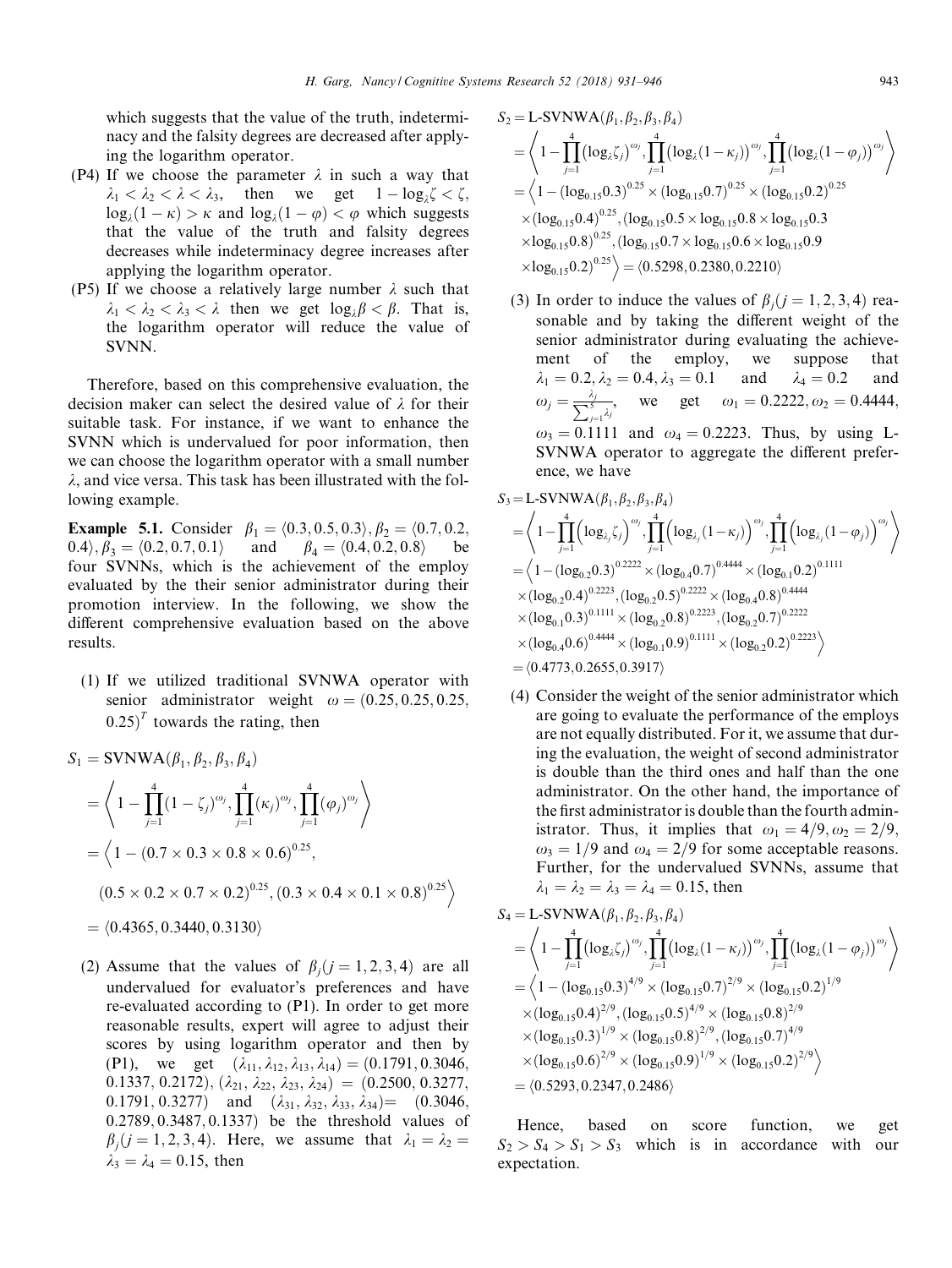#### <span id="page-13-0"></span>5.4. Comparison with other existing methods

In order to verify the validity of our method, we make a comparison between our proposed operator with the weighted averaging and geometric aggregation operators as proposed by the authors in (Liu et al., 2014; Nancy  $\&$ [Garg, 2016b; Peng et al., 2016; Ye, 2014, 2016\)](#page-15-0) for multi attribute decision making with SVN information. Under this, if we utilize weighted averaging aggregation operators

Table 1

Neutrosophic aggregated results by averaging operators.

such as SVNWA [\(Peng et al., 2016\)](#page-15-0), SVNOWA ([Peng et al.,](#page-15-0) [2016\)](#page-15-0), NWA ([Ye, 2014\)](#page-15-0), SVNHWA ([Liu et al., 2014\)](#page-15-0), and SVNFWA ([Nancy & Garg, 2016b](#page-15-0)) under SVN environment to aggregate the information of each alternative into the collective one, then the aggregated values corresponding to these operators are summarized in Table 1 along with the proposed operators. On the other hand, the aggregated values by using some existing geometric aggregation operators which include the NWG [\(Ye, 2014](#page-15-0)), SVNWG[\(Peng et al.,](#page-15-0)

|                | SVNWA (Peng et al., 2016)                            | SVNOWA (Peng et al., 2016) | NWA (Ye, 2014)           | SVNFWA (Nancy & Garg, 2016b) |
|----------------|------------------------------------------------------|----------------------------|--------------------------|------------------------------|
| A <sub>1</sub> | (0.3779, 0.2259, 0.4002)                             | (0.3820, 0.2449, 0.4071)   | (0.3779, 0.2314, 0.4223) | (0.3755, 0.2262, 0.4018)     |
| A <sub>2</sub> | (0.6615, 0.2052, 0.2381)                             | (0.6663, 0.1801, 0.2430)   | (0.6615, 0.2426, 0.2446) | (0.6611, 0.2072, 0.2385)     |
| $A_3$          | (0.5656, 0.1763, 0.3131)                             | (0.5597, 0.1838, 0.3122)   | (0.5656, 0.2109, 0.3272) | (0.5652, 0.1779, 0.3141)     |
| $A_4$          | (0.5722, 0.2929, 0.2219)                             | (0.5706, 0.3145, 0.2219)   | (0.5722, 0.3348, 0.2338) | (0.5692, 0.2956, 0.2225)     |
| $A_5$          | (0.4165, 0.1413, 0.3607)<br>(0.3960, 0.1373, 0.3696) |                            | (0.4165, 0.1633, 0.4131) | (0.4159, 0.1422, 0.3646)     |
|                | SVNHWA (Liu et al., 2014)                            |                            | <b>L-SVNWA</b>           | <b>L-SVNOWA</b>              |
|                | $\gamma=2$                                           | $v=3$                      |                          |                              |
| A <sub>1</sub> | (0.3725, 0.2264, 0.4033)                             | (0.3693, 0.2266, 0.4048)   | (0.3130, 0.1753, 0.3544) | (0.3229, 0.1926, 0.3607)     |
| A <sub>2</sub> | (0.6608, 0.2086, 0.2388)                             | (0.6604, 0.2099, 0.2390)   | (0.6486, 0.1989, 0.2313) | (0.6549, 0.1719, 0.2368)     |
| $A_3$          | (0.5648, 0.1790, 0.3149)                             | (0.5645, 0.1800, 0.3157)   | (0.4989, 0.1733, 0.3321) | (0.4896, 0.1823, 0.3303)     |
| $A_4$          | (0.5663, 0.2978, 0.2230)                             | (0.5635, 0.3000, 0.2234)   | (0.5585, 0.2736, 0.1942) | (0.5561, 0.2975, 0.1942)     |
| $A_5$          | (0.4151, 0.1427, 0.3680)                             | (0.4143, 0.1432, 0.3714)   | (0.2849, 0.1249, 0.3758) | (0.2442, 0.1209, 0.3834)     |

Table 2

Neutrosophic aggregated results by geometric operators.

|                | SVMWG(Peng et al., 2016)               | SVMOWG(Peng et al., 2016) | NWG (Ye, 2014)           | SVNHWG (Liu et al., 2014) |                          |
|----------------|----------------------------------------|---------------------------|--------------------------|---------------------------|--------------------------|
|                |                                        |                           |                          | $\gamma=2$                | $\gamma = 3$             |
| A <sub>1</sub> | (0.3446, 0.2314, 0.4223)               | (0.3516, 0.2517, 0.4222)  | (0.3446, 0.2259, 0.4002) | (0.3491, 0.2305, 0.4183)  | (0.3511, 0.2300, 0.4162) |
| A <sub>2</sub> | (0.6561, 0.2426, 0.2446)               | (0.6612, 0.2173, 0.2497)  | (0.6561, 0.2052, 0.2381) | (0.6570, 0.2374, 0.2437)  | (0.6576, 0.2338, 0.2430) |
| $A_3$          | (0.5609, 0.2109, 0.3272)               | (0.5548, 0.2257, 0.3233)  | (0.5609, 0.1763, 0.3131) | (0.5617, 0.2059, 0.3250)  | (0.5621, 0.2025, 0.3237) |
| $A_4$          | (0.5344, 0.3348, 0.2338)               | (0.5320, 0.3524, 0.2338)  | (0.5344, 0.2929, 0.2219) | (0.5406, 0.3275, 0.2316)  | (0.5439, 0.3232, 0.2302) |
| $A_5$          | (0.4078, 0.1633, 0.4131)               | (0.3882, 0.1555, 0.4065)  | (0.4078, 0.1413, 0.3607) | (0.4091, 0.1603, 0.4046)  | (0.4097, 0.1582, 0.3997) |
|                | <b>SVNFWG</b> (Nancy $\&$ Garg, 2016b) | SNWEA $(Ye, 2016)$        | L-SVNOWG                 | L-SVNWG                   |                          |
| A <sub>1</sub> | (0.3471, 0.2311, 0.4204)               | (0.0058, 0.8315, 0.9665)  | (0.2771, 0.2359, 0.4040) | (0.3006, 0.1992, 0.3709)  |                          |
| A <sub>2</sub> | (0.6565, 0.2405, 0.2442)               | (0.1399, 0.7168, 0.7589)  | (0.6159, 0.2422, 0.2635) | (0.6147, 0.2764, 0.2421)  |                          |
| $A_3$          | (0.5612, 0.2089, 0.3263)               | (0.0727, 0.6965, 0.8422)  | (0.4909, 0.2743, 0.3657) | (0.4899, 0.2490, 0.3819)  |                          |
| $A_4$          | (0.5373, 0.3317, 0.2329)               | (0.0362, 0.9206, 0.8428)  | (0.4278, 0.3678, 0.2126) | (0.4416, 0.3313, 0.2004)  |                          |
| $A_5$          | (0.4085, 0.1622, 0.4092)               | (0.0184, 0.6522, 0.9338)  | (0.2727, 0.1333, 0.4240) | (0.2724, 0.1488, 0.4597)  |                          |

Table 3

Ordering of the alternatives

| Existing operators                         | Ordering                                      | Proposed operators | Ordering                                      |
|--------------------------------------------|-----------------------------------------------|--------------------|-----------------------------------------------|
| NWA (Ye, 2014)                             | $A_2 \succ A_3 \succ A_4 \succ A_5 \succ A_1$ |                    |                                               |
| SVNWA (Peng et al., 2016)                  | $A_2 \succ A_3 \succ A_4 \succ A_5 \succ A_1$ | <b>L-SVNWA</b>     | $A_2 \succ A_4 \succ A_3 \succ A_5 \succ A_1$ |
| SVNOWA (Peng et al., 2016)                 | $A_2 \succ A_3 \succ A_4 \succ A_5 \succ A_1$ | <b>L-SVNOWA</b>    | $A_2 \succ A_4 \succ A_3 \succ A_5 \succ A_1$ |
| SVNWG (Peng et al., 2016)                  | $A_2 \succ A_3 \succ A_4 \succ A_5 \succ A_1$ | L-SVNWG            | $A_2 \succ A_4 \succ A_3 \succ A_1 \succ A_5$ |
| SVNOWG (Peng et al., 2016)                 | $A_2 \succ A_3 \succ A_4 \succ A_5 \succ A_1$ | L-SVNOWG           | $A_2 \succ A_3 \succ A_4 \succ A_5 \succ A_1$ |
| SVNFWA (Nancy $\&$ Garg, 2016b)            | $A_2 \succ A_3 \succ A_4 \succ A_5 \succ A_1$ |                    |                                               |
| SVNHWA (Liu et al., 2014) $(y = 2)$        | $A_2 \succ A_3 \succ A_4 \succ A_5 \succ A_1$ |                    |                                               |
| SVNHWA (Liu et al., 2014) $(y = 3)$        | $A_2 \succ A_3 \succ A_4 \succ A_5 \succ A_1$ |                    |                                               |
| NWG (Ye, 2014)                             | $A_2 \succ A_3 \succ A_4 \succ A_5 \succ A_1$ |                    |                                               |
| SVMFWG (Nancy & Garg, 2016b)               | $A_2 \succ A_3 \succ A_4 \succ A_5 \succ A_1$ |                    |                                               |
| SVNHWG (Liu et al., 2014) $(y = 2)$        | $A_2 \succ A_3 \succ A_4 \succ A_5 \succ A_1$ |                    |                                               |
| <b>SVNHWG</b> (Liu et al., 2014) $(y = 3)$ | $A_2 \succ A_3 \succ A_4 \succ A_5 \succ A_1$ |                    |                                               |
| SNWEA $(Ye, 2016)$                         | $A_2 \succ A_3 \succ A_5 \succ A_4 \succ A_1$ |                    |                                               |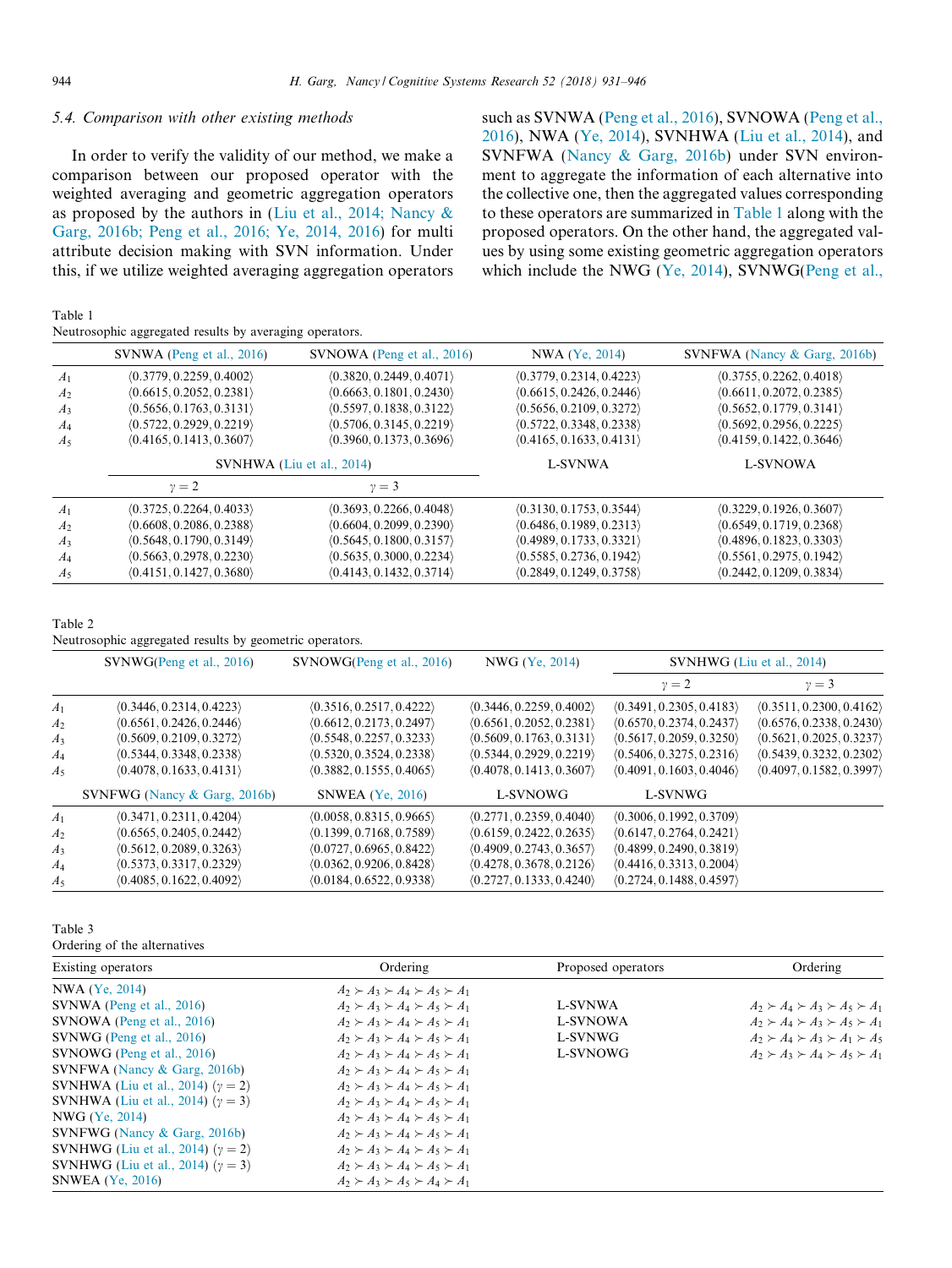<span id="page-14-0"></span>[2016](#page-15-0)), SVNOWG [\(Peng et al., 2016](#page-15-0)), SVNFWG ([Nancy &](#page-15-0) [Garg, 2016b](#page-15-0)), SNWEA [\(Ye, 2016](#page-15-0)) and SVNHWG([Liu](#page-15-0) [et al., 2014\)](#page-15-0) operators are summarized in [Table 2](#page-13-0) along with the proposed geometric operators.

By using these collective values and the score functions, the ranking order of the alternatives are summarized in [Table 3](#page-13-0) in which  $\succ$  means "preferred to". From these results, it has been seen that the best alternative is  $A_2$  by all the operators while the different aggregation operators have different ranking strategies which are slightly different. Thus, we can conclude that decision maker reach different decisions based on their preference in terms aggregation operators.

## 6. Conclusion

In this paper, we present a novel logarithm operational laws (LOL) of SVNSs with the real base number  $\lambda$  which is a useful supplement to the existing operational laws. Also, we have examined their properties and correlations. Based on these LOLs, we developed the weighted averaging and geometric aggregation operators named as L-SVNWA, L-SVNOWA, L-SVNWG, and L-SVNOWG. Then, we utilized these operators to develop a multiattribute decision making approach for solving the practical problem with single-valued neutrosophic fuzzy information. The proposed approach has been verified by an illustrative example. A comparative study with several of the existing approaches is presented to show their superiority as well as the validity of the approach. At last, the influence of the logarithm operations, as well as the selection of the logarithm base  $\lambda$ , are discussed. From the study, it is concluded that the proposed operational laws and the aggregation operators can equivalently solve the decision making problem in a more efficient manner. Also, by assigning a different parameter to base  $\lambda$ , the decision maker can choose the best alternative according to his or her preferences. In the future, the result of this paper can be extended to some other fuzzy and uncertain environment (Garg & Arora, 2018a, 2018b; Peng & Yang, 2017; Rani & Garg, 2017).

## Acknowledgments

The authors are thankful to the editor and anonymous reviewers for their constructive comments and suggestions that helped us in improving the paper significantly. Also, the second author (Nancy) would like to thank the University Grant Commission, New Delhi, India for providing financial support under Maulana Azad National Fellowship scheme wide File No. F1-17.1/2017-18/MANF-2017- 18-PUN-82613/(SA-III/Website) during the preparation of this manuscript.

#### Appendix A. Supplementary material

Supplementary data associated with this article can be found, in the online version, at [https://doi.org/10.1016/j.](https://doi.org/10.1016/j.cogsys.2018.09.001) [cogsys.2018.09.001](https://doi.org/10.1016/j.cogsys.2018.09.001).

### References

- [Abdel-Basset, M., Mohamed, M., & Smarandache, F. \(2018\). An](http://refhub.elsevier.com/S1389-0417(18)30451-0/h0005) [extension of neutrosophic ahp–swot analysis for strategic planning](http://refhub.elsevier.com/S1389-0417(18)30451-0/h0005) [and decision-making.](http://refhub.elsevier.com/S1389-0417(18)30451-0/h0005) Symmetry, 10(4[\), 116](http://refhub.elsevier.com/S1389-0417(18)30451-0/h0005).
- [Abdel-Basset, M., Mohamed, M., Zhou, Y., & Hezam, I. \(2017\). Multi](http://refhub.elsevier.com/S1389-0417(18)30451-0/h0010)[criteria group decision making based on neutrosophic analytic hierar](http://refhub.elsevier.com/S1389-0417(18)30451-0/h0010)chy process. [Journal of Intelligent & Fuzzy Systems, 33](http://refhub.elsevier.com/S1389-0417(18)30451-0/h0010)(6)[, 4055–4066](http://refhub.elsevier.com/S1389-0417(18)30451-0/h0010).
- [Abdel-Basset, M., Zhou, Y., Mohamed, M., & Chang, V. \(2018\). A group](http://refhub.elsevier.com/S1389-0417(18)30451-0/h0015) [decision making framework based on neutrosophic vikor approach for](http://refhub.elsevier.com/S1389-0417(18)30451-0/h0015) [e-government website evaluation.](http://refhub.elsevier.com/S1389-0417(18)30451-0/h0015) Journal of Intelligent & Fuzzy [Systems, 34](http://refhub.elsevier.com/S1389-0417(18)30451-0/h0015)(6)[, 4213–4224](http://refhub.elsevier.com/S1389-0417(18)30451-0/h0015).
- [Atanassov, K. T. \(1986\). Intuitionistic fuzzy sets.](http://refhub.elsevier.com/S1389-0417(18)30451-0/h0020) Fuzzy Sets and Systems, [20](http://refhub.elsevier.com/S1389-0417(18)30451-0/h0020)[, 87–96](http://refhub.elsevier.com/S1389-0417(18)30451-0/h0020).
- [Atanassov, K. T. \(1999\).](http://refhub.elsevier.com/S1389-0417(18)30451-0/h0025) Intuitionistic Fuzzy Sets[. Heidelberg, New York.:](http://refhub.elsevier.com/S1389-0417(18)30451-0/h0025) [Physica-Verlag](http://refhub.elsevier.com/S1389-0417(18)30451-0/h0025).
- [Atanassov, K., & Gargov, G. \(1989\). Interval-valued intuitionistic fuzzy](http://refhub.elsevier.com/S1389-0417(18)30451-0/h0030) sets. [Fuzzy Sets and Systems, 31](http://refhub.elsevier.com/S1389-0417(18)30451-0/h0030)[, 343–349.](http://refhub.elsevier.com/S1389-0417(18)30451-0/h0030)
- [Biswas, P., Pramanik, S., & Giri, B. C. \(2016\). Topsis method for multi](http://refhub.elsevier.com/S1389-0417(18)30451-0/h0035)[attribute group decision-making under single-valued neutrosophic](http://refhub.elsevier.com/S1389-0417(18)30451-0/h0035) environment. [Neural Computing and Applications, 27](http://refhub.elsevier.com/S1389-0417(18)30451-0/h0035)(3)[, 727–737](http://refhub.elsevier.com/S1389-0417(18)30451-0/h0035).
- [Broumi, S., & Smarandache, F. \(2014\). Single valued neutrosophic](http://refhub.elsevier.com/S1389-0417(18)30451-0/h0040) [trapezoid linguistic aggregation operators based multi-attribute deci](http://refhub.elsevier.com/S1389-0417(18)30451-0/h0040)sion making. [Bulletin of Pure & Applied Sciences-Mathematics and](http://refhub.elsevier.com/S1389-0417(18)30451-0/h0040) [Statistics, 33](http://refhub.elsevier.com/S1389-0417(18)30451-0/h0040)(2[\), 135–155.](http://refhub.elsevier.com/S1389-0417(18)30451-0/h0040)
- [De, S. K., Biswas, R., & Roy, A. R. \(2000\). Some operations on](http://refhub.elsevier.com/S1389-0417(18)30451-0/h0045) intuitionistic fuzzy sets. [Fuzzy Sets and Systems, 117](http://refhub.elsevier.com/S1389-0417(18)30451-0/h0045)[, 477–484.](http://refhub.elsevier.com/S1389-0417(18)30451-0/h0045)
- [Garg, H. \(2016\). Generalized intuitionistic fuzzy interactive geometric](http://refhub.elsevier.com/S1389-0417(18)30451-0/h0050) [interaction operators using Einstein t-norm and t-conorm and their](http://refhub.elsevier.com/S1389-0417(18)30451-0/h0050) application to decision making. [Computers and Industrial Engineering,](http://refhub.elsevier.com/S1389-0417(18)30451-0/h0050) [101](http://refhub.elsevier.com/S1389-0417(18)30451-0/h0050)[, 53–69](http://refhub.elsevier.com/S1389-0417(18)30451-0/h0050).
- [Garg, H. \(2017\). Novel intuitionistic fuzzy decision making method based](http://refhub.elsevier.com/S1389-0417(18)30451-0/h0055) [on an improved operation laws and its application.](http://refhub.elsevier.com/S1389-0417(18)30451-0/h0055) Engineering [Applications of Artificial Intelligence, 60](http://refhub.elsevier.com/S1389-0417(18)30451-0/h0055)[, 164–174](http://refhub.elsevier.com/S1389-0417(18)30451-0/h0055).
- [Garg, H. \(2018a\). Some robust improved geometric aggregation operators](http://refhub.elsevier.com/S1389-0417(18)30451-0/h0060) [under interval-valued intuitionistic fuzzy environment for multi](http://refhub.elsevier.com/S1389-0417(18)30451-0/h0060)criteria decision-making process. [Journal of Industrial & Management](http://refhub.elsevier.com/S1389-0417(18)30451-0/h0060) [Optimization, 14](http://refhub.elsevier.com/S1389-0417(18)30451-0/h0060)(1)[, 283–308.](http://refhub.elsevier.com/S1389-0417(18)30451-0/h0060)
- [Garg, H. \(2018b\). Some arithmetic operations on the generalized](http://refhub.elsevier.com/S1389-0417(18)30451-0/h0065) [sigmoidal fuzzy numbers and its application.](http://refhub.elsevier.com/S1389-0417(18)30451-0/h0065) Granular Computing, 3 [\(1\), 9–25](http://refhub.elsevier.com/S1389-0417(18)30451-0/h0065).
- [Garg, H., & Ansha \(2018\). Arithmetic operations on generalized parabolic](http://refhub.elsevier.com/S1389-0417(18)30451-0/h0070) [fuzzy numbers and its application.](http://refhub.elsevier.com/S1389-0417(18)30451-0/h0070) Proceedings of the National [Academy of Sciences, India Section A: Physical Sciences, 88](http://refhub.elsevier.com/S1389-0417(18)30451-0/h0070)(1)[, 15–26](http://refhub.elsevier.com/S1389-0417(18)30451-0/h0070).
- [Garg, H., & Arora, R. \(2018a\). Novel scaled prioritized intuitionistic fuzzy](http://refhub.elsevier.com/S1389-0417(18)30451-0/h0075) [soft interaction averaging aggregation operators and their application](http://refhub.elsevier.com/S1389-0417(18)30451-0/h0075) to multi criteria decision making. [Engineering Applications of Artificial](http://refhub.elsevier.com/S1389-0417(18)30451-0/h0075) [Intelligence, 71C](http://refhub.elsevier.com/S1389-0417(18)30451-0/h0075)[, 100–112.](http://refhub.elsevier.com/S1389-0417(18)30451-0/h0075)
- [Garg, H., & Arora, R. \(2018b\). Dual hesitant fuzzy soft aggregation](http://refhub.elsevier.com/S1389-0417(18)30451-0/h0080) [operators and their application in decision making.](http://refhub.elsevier.com/S1389-0417(18)30451-0/h0080) Cognitive Compu[tation, 10](http://refhub.elsevier.com/S1389-0417(18)30451-0/h0080)(5)[, 769–789](http://refhub.elsevier.com/S1389-0417(18)30451-0/h0080).
- Garg, H. (2018c). New logarithmic operational laws and their aggregation operators for pythagorean fuzzy set and their applications. International Journal of Intelligent Systems. <https://doi.org/10.1002/int.22043>.
- [Garg, H., & Nancy \(2016\). On single-valued neutrosophic entropy of](http://refhub.elsevier.com/S1389-0417(18)30451-0/h0090) [order](http://refhub.elsevier.com/S1389-0417(18)30451-0/h0090) a. [Neutrosophic Sets and Systems, 14](http://refhub.elsevier.com/S1389-0417(18)30451-0/h0090)[, 21–28.](http://refhub.elsevier.com/S1389-0417(18)30451-0/h0090)
- Garg, H., & Nancy (2017). Some new biparametric distance measures on single-valued neutrosophic sets with applications to pattern recognition and medical diagnosis. Information, 8, 162. [https://doi.org/](https://doi.org/10.3390/info8040162) [10.3390/info8040162.](https://doi.org/10.3390/info8040162)
- Garg, H., & Nancy (2018a). Some hybrid weighted aggregation operators under neutrosophic set environment and their applications to multicriteria decision-making. Applied Intelligence, 1–18. [https://doi.org/](https://doi.org/10.1007/s10489-018-1244-9) [10.1007/s10489-018-1244-9](https://doi.org/10.1007/s10489-018-1244-9).
- [Garg, H., & Nancy \(2018b\). Non-linear programming method for multi](http://refhub.elsevier.com/S1389-0417(18)30451-0/h0105)[criteria decision making problems under interval neutrosophic set](http://refhub.elsevier.com/S1389-0417(18)30451-0/h0105) environment. [Applied Intelligence, 48](http://refhub.elsevier.com/S1389-0417(18)30451-0/h0105)(8[\), 2199–2213.](http://refhub.elsevier.com/S1389-0417(18)30451-0/h0105)